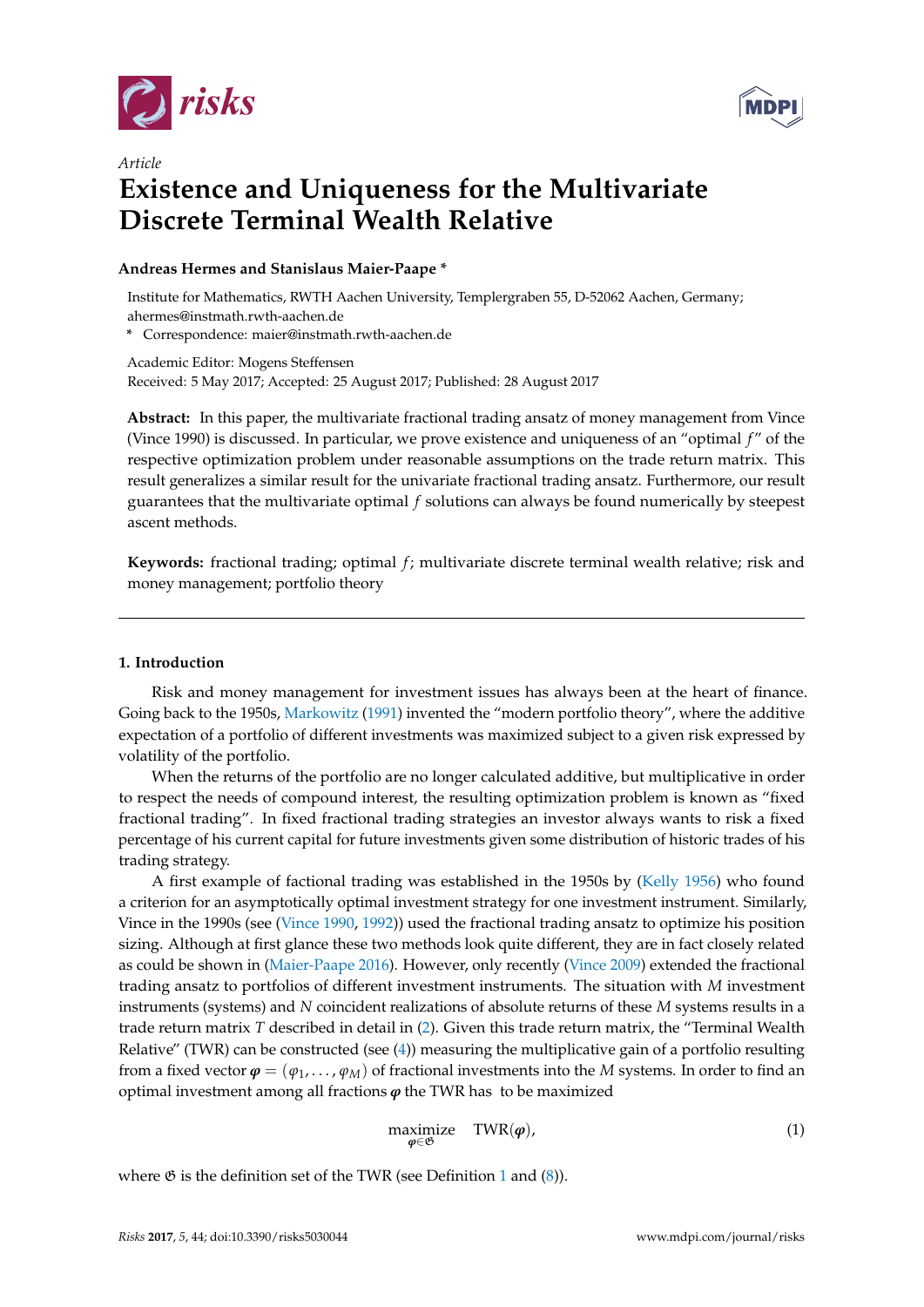Whereas [\(Vince](#page-17-5) [2009\)](#page-17-5) only stated this optimization problem and illustrated it with examples, in Section [3](#page-3-0) we give as our main result the necessary analysis. In particular, we investigate the definition set  $\mathfrak G$  of the TWR and fix reasonable assumptions (Assumption [1\)](#page-4-1) under which [\(1\)](#page-0-0) has a unique solution. This unique solution may lie in ◦ G or on *∂*G as different examples in Section [4](#page-10-0) show. Our result extend the results of [\(Maier-Paape](#page-17-6) [2013;](#page-17-6) [Zhu](#page-18-0) [2007\)](#page-18-0) (*M* = 1 case only) and parts of the PhD of [\(Hermes](#page-17-7) [2016\)](#page-17-7) on the discrete multivariate TWR. One of the main ingredients to show the uniqueness of the maximum of [\(1\)](#page-0-0) is the concavity of the function  $[\text{TWR}(\cdot)]^{1/N}$  (see Lemma [5\)](#page-6-0). Uniqueness and concavity furthermore guarantee that the solution of [\(1\)](#page-0-0) can always be found numerically by simply following steepest ascent.

Before we start our analysis, some more remarks on related papers are in order. In [\(Maier-Paape](#page-17-8) [2015\)](#page-17-8) showed that the fractional trading ansatz on one investment instrument leads to tremendous drawdowns, but that effect can be reduced largely when several stochastic independent trading systems are used coincidentally. Under which conditions this diversification effect works out in the here considered multivariate TWR situation is still an open question. Furthermore, several papers investigated risk measures in the context of fractional trading with one investment instrument  $(M = 1)$ ; see [\(De Prado et al.](#page-17-9) [2013;](#page-17-9) [Maier-Paape](#page-17-6) [2013,](#page-17-6) [2016;](#page-17-4) [Vince and Zhu](#page-18-1) [2013\)](#page-18-1)). Related investigations for the multivariate TWR using the drawdown can be found in [\(Vince](#page-17-5) [2009\)](#page-17-5).

In the following sections, we analyse the multivariate case of a discrete Terminal Wealth Relative. That means we consider multiple investment strategies where every strategy generates multiple trading returns. As noted before this situation can be seen as a portfolio approach of a discrete Terminal Wealth Relative (cf. [\(Vince](#page-17-5) [2009\)](#page-17-5)). For example, one could consider an investment strategy applied to several assets, the strategy producing trading returns on each asset. However, in an even broader sense, one could also consider several distinct investment strategies applied to several distinct assets or even classes of assets.

#### **2. Definition of a Terminal Wealth Relative**

The subject of consideration in this paper is the multivariate case of the discrete Terminal Wealth Relative for several trading systems analogous to the definition of Ralph Vince in [\(Vince](#page-17-5) [2009\)](#page-17-5). For  $1 \leq k \leq M$ ,  $M \in \mathbb{N}$ , we denote the *k*-th trading system by (*system k*). A trading system is an investment strategy applied to a financial instrument. Each system generates periodic trade returns, e.g., monthly, daily or the like. The absolute trade return of the *i*-th period of the *k*-th system is denoted by  $t_{i,k}$ ,  $1 \leq i \leq N$ ,  $1 \leq k \leq M$ . Thus, we have the joint return matrix

| period      | (system 1) | (system 2)  | $\sim$ $\sim$ $\sim$ | (system M) |
|-------------|------------|-------------|----------------------|------------|
|             | $t_{1,1}$  | $t_{1,2}$   | $\cdots$             | $t_{1,M}$  |
|             | $t_{2,1}$  | $t_{2,2}$   | $\cdots$             | $t_{2,M}$  |
| ٠<br>٠<br>٠ |            | ٠<br>٠<br>٠ |                      |            |
| Ν           | $t_{N,1}$  | $t_{N,2}$   | .                    | $t_{N,M}$  |

and define

<span id="page-1-0"></span>
$$
T := \left(t_{i,k}\right)_{\substack{1 \le i \le N \\ 1 \le k \le M}} \in \mathbb{R}^{N \times M}.
$$

Just as in the univariate case (cf. [\(Maier-Paape](#page-17-6) [2013\)](#page-17-6) or [\(Vince](#page-17-2) [1990\)](#page-17-2)), we assume that each system produced at least one loss within the *N* periods. That means

<span id="page-1-1"></span>
$$
\forall k \in \{1, ..., M\} \ \exists \ i_0 = i_0(k) \in \{1, ..., N\} \ \text{such that} \ t_{i_0,k} < 0. \tag{3}
$$

Thus, we can define the biggest loss of each system as

$$
\hat{t}_k := \max_{1 \le i \le N} \{|t_{i,k}| \mid t_{i,k} < 0\} > 0, \quad 1 \le k \le M.
$$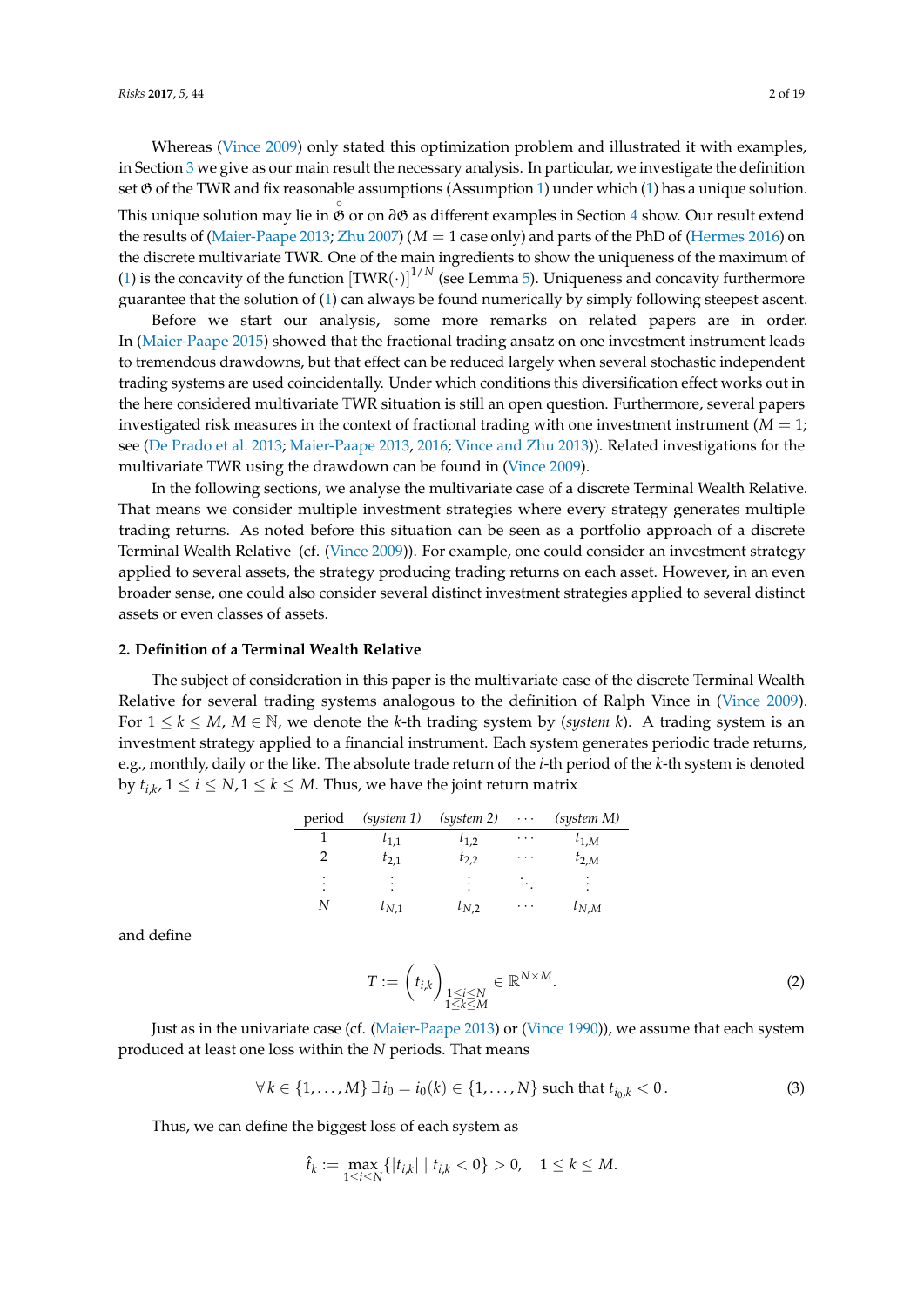For better readability, we define the rows of the given return matrix, i.e., the return of the *i*-th period, as 1×*M*

$$
\boldsymbol{t}_i. := (t_{i,1},\ldots,t_{i,M}) \in \mathbb{R}^{1 \times N}
$$

and the vector of all biggest losses as

$$
\hat{\boldsymbol{t}} := (\hat{t}_1, \ldots, \hat{t}_M) \in \mathbb{R}^{1 \times M}.
$$

Having the biggest loses at hand, it is possible to "normalize" the *k*-th column of *T* by  $1/\hat{t}_k$  such that each system has a maximal loss of  $-1$ . Using the componentwise quotient, the normalized trade matrix return then has the rows

$$
(t_i,\ell_i):=\left(\frac{t_{i,1}}{\hat{t}_1},\ldots,\frac{t_{i,M}}{\hat{t}_M}\right)\in\mathbb{R}^{1\times M},\quad 1\leq i\leq N.
$$

For  $\bm{\varphi}:=(\varphi_1,\ldots,\varphi_M)^\top$ ,  $\varphi_k\in[0,1]$ , we define the Holding Period Return (HPR) of the *i*-th period as

<span id="page-2-0"></span>
$$
\text{HPR}_{i}(\boldsymbol{\varphi}) := 1 + \sum_{k=1}^{M} \varphi_{k} \frac{t_{i,k}}{\hat{t}_{k}} = 1 + \langle (t_{i}. / \hat{t})^{\top}, \boldsymbol{\varphi} \rangle_{\mathbb{R}^{M}}, \tag{4}
$$

where  $\langle \cdot, \cdot \rangle_{\mathbb{R}^M}$  denotes the standard scalar product on  $\mathbb{R}^M$ . To shorten the notation, the marking of the vector space R*<sup>M</sup>* at the scalar product is omitted, if the dimension of the vectors is clear. Similar to the univariate case, the gain (or loss) in each system is scaled by its biggest loss. Therefore the HPR represents the gain (loss) of one period, when investing a fraction of *ϕk*/ˆ*t<sup>k</sup>* of the capital in (*system k*) for all  $1 \leq k \leq M$ , thus risking a maximal loss of  $\varphi_k$  in the *k*-th trading system.

The Terminal Wealth Relative (TWR) as the gain (or loss) after the given *N* periods, when the fraction *ϕ<sup>k</sup>* is invested in (*system k*) over all periods, is then given as

$$
TWR_N(\boldsymbol{\varphi}) := \prod_{i=1}^N HPR_i(\boldsymbol{\varphi})
$$
  
= 
$$
\prod_{i=1}^N \left(1 + \sum_{k=1}^M \varphi_k \frac{t_{i,k}}{\hat{t}_k}\right) = \prod_{i=1}^N \left(1 + \langle (t_i \cdot / \hat{t})^{\top}, \boldsymbol{\varphi} \rangle \right).
$$
 (5)

Note that in the  $M = 1$ –dimensional case a risk of a full loss of our capital corresponds to a fraction of  $\varphi = 1 \in \mathbb{R}$ . Here in the multivariate case we have a loss of 100% of our capital every time there exists an  $i_0 \in \{1, ..., N\}$  such that  $HPR_{i_0}(\varphi) = 0$ . That is for example if we risk a maximal loss of  $\varphi_{k_0} = 1$  in the  $k_0$ -th trading system (for some  $k_0 \in \{1, ..., M\}$ ) and simultaneously letting  $\varphi_k = 0$  for all other  $k \in \{1, \ldots, M\}$ . However these degenerate vectors of fractions are not the only examples that produce a Terminal Wealth Relative (TWR) of zero. Since we would like to risk at most 100% of our capital (which is quite a meaningful limitation), we restrict TWR<sub>N</sub> :  $\mathfrak{G} \to \mathbb{R}$  to the domain  $\mathfrak{G}$  given by the following definition:

<span id="page-2-1"></span>**Definition 1.** *A vector of fractions*  $\boldsymbol{\varphi} \in \mathbb{R}_{\geq 0}^M$  *is called admissible if*  $\boldsymbol{\varphi} \in \mathfrak{G}$  *holds, where* 

$$
\mathfrak{G} := \{ \boldsymbol{\varphi} \in \mathbb{R}_{\geq 0}^M \mid \text{HPR}_i(\boldsymbol{\varphi}) \geq 0, \forall 1 \leq i \leq N \} = \{ \boldsymbol{\varphi} \in \mathbb{R}_{\geq 0}^M \mid \langle (t_i, t_i)^\top, \boldsymbol{\varphi} \rangle \geq -1, \forall 1 \leq i \leq N \}.
$$

*Furthermore, we define*

$$
\mathfrak{R} := \{ \boldsymbol{\varphi} \in \mathfrak{G} \mid \exists 1 \leq i_0 \leq N \, \text{s.t.} \, \, \text{HPR}_{i_0}(\boldsymbol{\varphi}) = 0 \}.
$$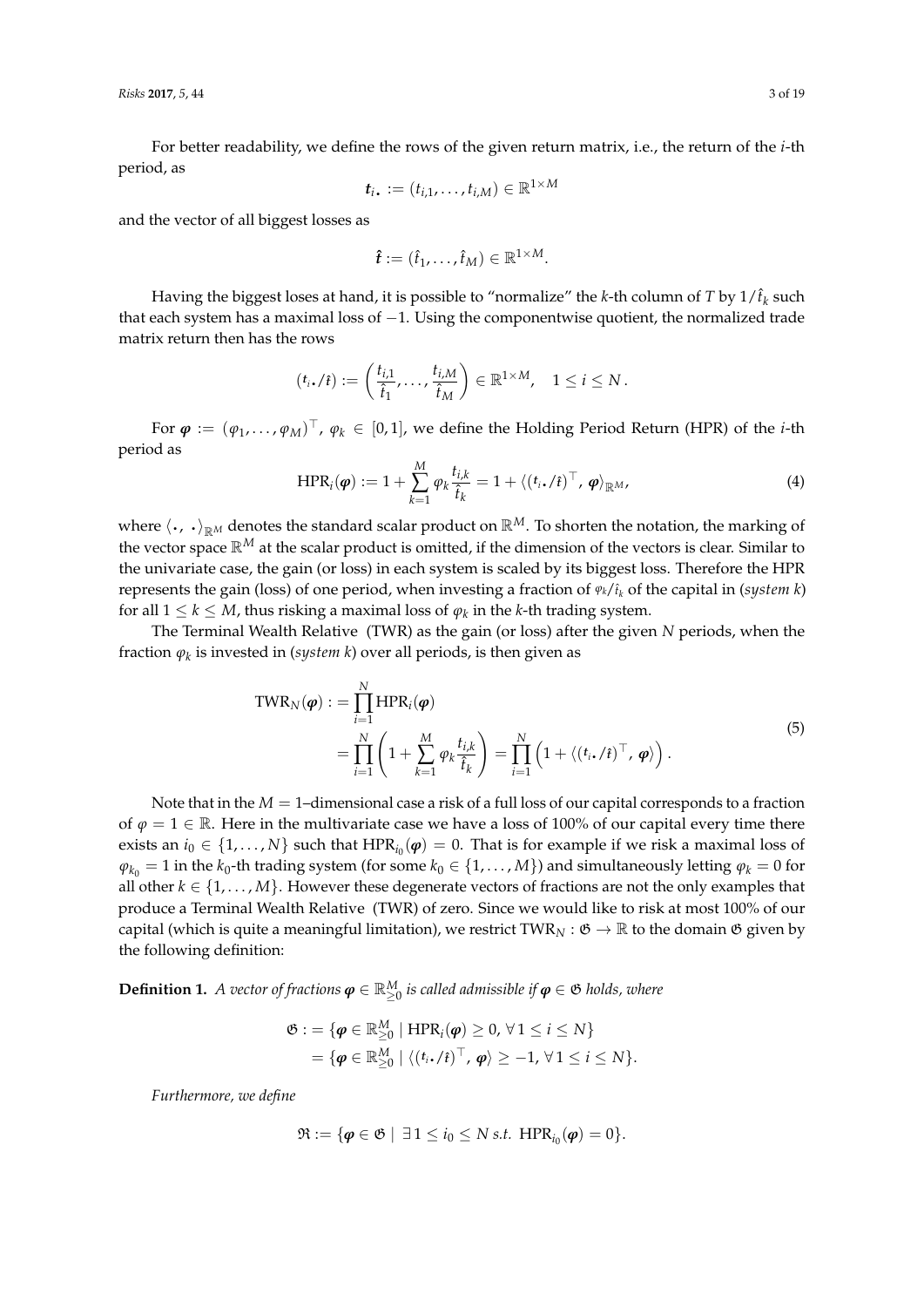With this definition we now have a risk of 100% for each vector of fractions  $\boldsymbol{\varphi} \in \mathfrak{R}$  and a risk of less than 100% for each vector of fractions  $\varphi \in \mathfrak{G} \setminus \mathfrak{R}$ . Since

$$
HPR_i(\mathbf{0}) = 1 \quad \text{for all } 1 \le i \le N
$$

we can find an  $\varepsilon > 0$  such that

$$
\Lambda_{\varepsilon}:=\{\boldsymbol{\varphi}\in\mathbb{R}_{\geq0}^M\mid\|\boldsymbol{\varphi}\|\leq\varepsilon\}\subset\mathfrak{G},
$$

and thus in particular  $\mathfrak{G} \neq \emptyset$  holds.  $\|\cdot\| = \sqrt{\langle \cdot, \cdot \rangle}$  denotes the Euclidean norm on  $\mathbb{R}^M$ .

Observe that the *i*-th period results in a loss if  $HPR_i(\varphi) < 1$ , that means  $\langle (t_i, t)^{\top}, \varphi \rangle = \text{HPR}_i(\varphi) - 1 < 0.$  Hence the biggest loss over all periods for an investment with a given vector of fractions  $\varphi \in \mathfrak{G}$  is

$$
\mathbf{r}(\boldsymbol{\varphi}) := \max \left\{ -\min_{1 \leq i \leq N} \{ \langle (t_i, / i)^{\top}, \boldsymbol{\varphi} \rangle \}, 0 \right\}.
$$
 (6)

Consequently, we have a biggest loss of

$$
\mathbf{r}(\boldsymbol{\varphi}) = 1 \qquad \qquad \forall \, \boldsymbol{\varphi} \in \mathfrak{R}
$$

and

$$
\mathrm{r}(\boldsymbol{\varphi}) \in [0,1) \qquad \forall \boldsymbol{\varphi} \in \mathfrak{G} \setminus \mathfrak{R}.
$$

Note that for  $\boldsymbol{\varphi} \in \mathfrak{G}$  we do not have an a priori bound for the fractions  $\varphi_k$ ,  $k = 1, \ldots, M$ . Thus it may happen that there are  $\varphi \in \mathfrak{G} \setminus \mathfrak{R}$  with  $\varphi_k > 1$  for some (or even for all)  $k \in \{1, ..., M\}$ , or at least *M* ∑  $\sum_{k=1}$   $\varphi_k$  > 1, indicating a risk of more than 100% for the individual trading systems, but the combined risk of all trading systems  $r(\varphi)$  can still be less than 100%. So the individual risks can potentially be eliminated to some extent through diversification. As a drawback of this favorable effect the optimization in the multivariate case may result in vectors of fractions  $\varphi \in \mathfrak{G}$  that require a high capitalization of the individual trading systems. Thus, we assume leveraged financial instruments and ignore margin calls or other regulatory issues.

Before we continue with the TWR analysis, let us state a first auxiliary lemma for G.

<span id="page-3-1"></span>**Lemma [1](#page-2-1).** *The set*  $\mathfrak{G}$  *in Definition* 1 *is convex, as is*  $\mathfrak{G} \setminus \mathfrak{R}$ *.* 

**Proof.** All the conditions  $\varphi_k \geq 0$ ,  $k = 1, ..., M$  and

$$
HPR_i(\boldsymbol{\varphi}) \geq 0 \quad \Leftrightarrow \quad \langle (t_i \cdot / \hat{\imath})^{\top}, \, \boldsymbol{\varphi} \rangle \geq -1, \quad i = 1, \ldots, N
$$

define half spaces (which are convex). Since  $\mathfrak G$  is the intersection of a finite set of half spaces, it is itself convex.

A similar reasoning yields that  $\mathfrak{G} \setminus \mathfrak{R}$  is convex, too.  $\Box$ 

#### <span id="page-3-0"></span>**3. Optimal Fraction of the Discrete Terminal Wealth Relative**

If we develop this line of thought a little further a necessary condition for the return matrix *T* for the optimization of the Terminal Wealth Relative gets clear:

**Lemma 2.** *Assume there is a vector*  $\boldsymbol{\varphi}_0 \in \Lambda_{\varepsilon}$  *with*  $\mathbf{r}(\boldsymbol{\varphi}_0) = 0$  *then* 

$$
\{s \cdot \boldsymbol{\varphi}_0 \mid s \in \mathbb{R}_{\geq 0}\} \subset \mathfrak{G} \setminus \mathfrak{R}.
$$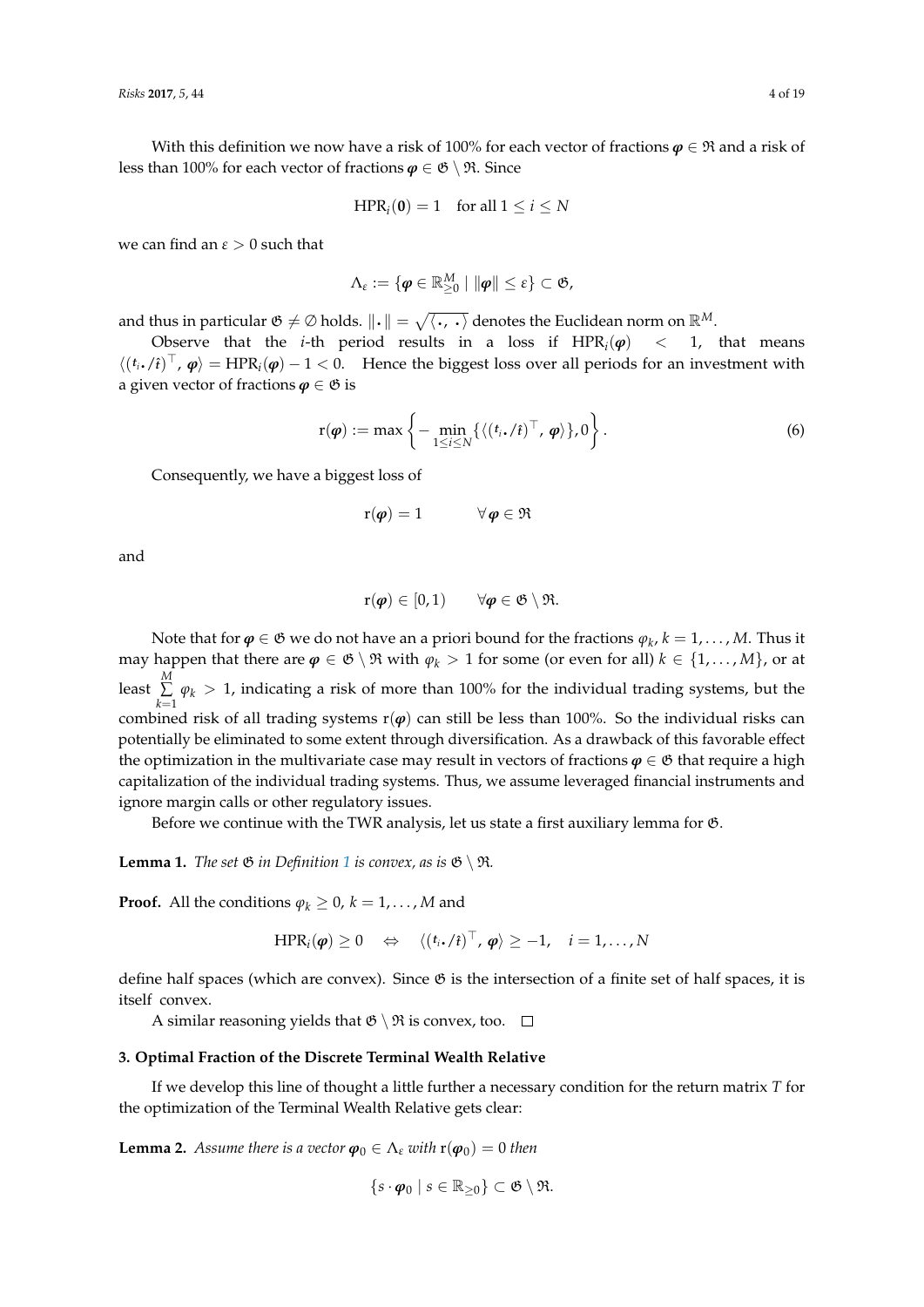*If in addition there is an*  $1\leq i_0\leq N$  *such that*  $\text{HPR}_{i_0}(\bm{\varphi}_0)>1$  *then* 

$$
\text{TWR}_N(s \cdot \boldsymbol{\varphi}_0) \xrightarrow[s \to \infty]{} \infty.
$$

**Proof.** If

$$
\mathbf{r}(\boldsymbol{\varphi}_0) = \max \left\{ -\min_{1 \leq i \leq N} \{ \langle (t_i, f)^\top, \boldsymbol{\varphi}_0 \rangle \}, 0 \right\} = 0,
$$

it follows that

<span id="page-4-2"></span>
$$
HPRi(\varphi_0) \ge 1 \quad \text{ for all } 1 \le i \le N. \tag{7}
$$

For arbitrary *s*  $\in \mathbb{R}_{\geq 0}$  the function

$$
s \mapsto \text{HPR}_i(s\varphi_0) = 1 + \langle (t_i \cdot / i)^{\top}, s\varphi_0 \rangle = 1 + s \underbrace{\langle (t_i \cdot / i)^{\top}, \varphi_0 \rangle}_{\geq 0} \geq 1
$$

is monotonically increasing in  $s$  for all  $i = 1, \ldots, N$  and by that we have

 $s\varphi_0 \in \mathfrak{G} \setminus \mathfrak{R}$ .

Moreover, if there is an  $i_0$  with  $\text{HPR}_{i_0}(\varphi_0) > 1$  then

 $HPR_{i_0}(s\varphi_0) \longrightarrow \infty$ 

and by that

$$
\text{TWR}_N(s \cdot \boldsymbol{\varphi}_0) \xrightarrow[s \to \infty]{} \infty. \qquad \Box
$$

An investment where the holding period returns are greater than or equal to 1 for all periods denotes a "risk free" investment ( $r(\varphi) = 0$ ) and considering the possibility of an unbounded leverage, it is clear that the overall profit can be maximized by investing an infinite quantity. Assuming arbitrage free investment instruments, any risk free investment can only be of short duration, hence by increasing *N* ∈ N the condition HPR<sub>*i*</sub>( $\phi$ <sub>0</sub>) ≥ 1 will eventually burst, cf. [\(7\)](#page-4-2). Thus, when optimizing the Terminal Wealth Relative , we are interested in settings that fulfill the following assumption

$$
\forall \boldsymbol{\varphi} \in \partial B_{\varepsilon}(0) \cap \Lambda_{\varepsilon} \exists i_0 = i_0(\boldsymbol{\varphi}) \text{ such that } \langle (t_{i_0}.f)^\top, \boldsymbol{\varphi} \rangle < 0,
$$

always yielding  $r(\varphi) > 0$ .

With that at hand, we can formulate the optimization problem for the multivariate discrete Terminal Wealth Relative

<span id="page-4-0"></span>
$$
\begin{array}{ll}\text{maximize} & \text{TWR}_N(\boldsymbol{\varphi})\\ \boldsymbol{\varphi} \in \mathfrak{G} \end{array} \tag{8}
$$

and analyze the existence and uniqueness of an optimal vector of fractions for the problem under the assumption

<span id="page-4-1"></span>**Assumption 1.** *We assume that each of the trading systems in [\(2\)](#page-1-0) produced at least one loss (cf. [\(3\)](#page-1-1)) and furthermore*

<span id="page-4-3"></span>(a) 
$$
\forall \varphi \in \partial B_{\varepsilon}(0) \cap \Lambda_{\varepsilon} \exists i_0 = i_0(\varphi) \in \{1, ..., N\}
$$
  
such that  $\langle (t_{i_0}, \ell)^{\top}, \varphi \rangle < 0$  (*no risk free investment*)

<span id="page-4-4"></span>(b) 
$$
\frac{1}{N} \sum_{i=1}^{N} t_{i,k} > 0 \quad \forall k = 1,...,M \quad (each trading system is profitable)
$$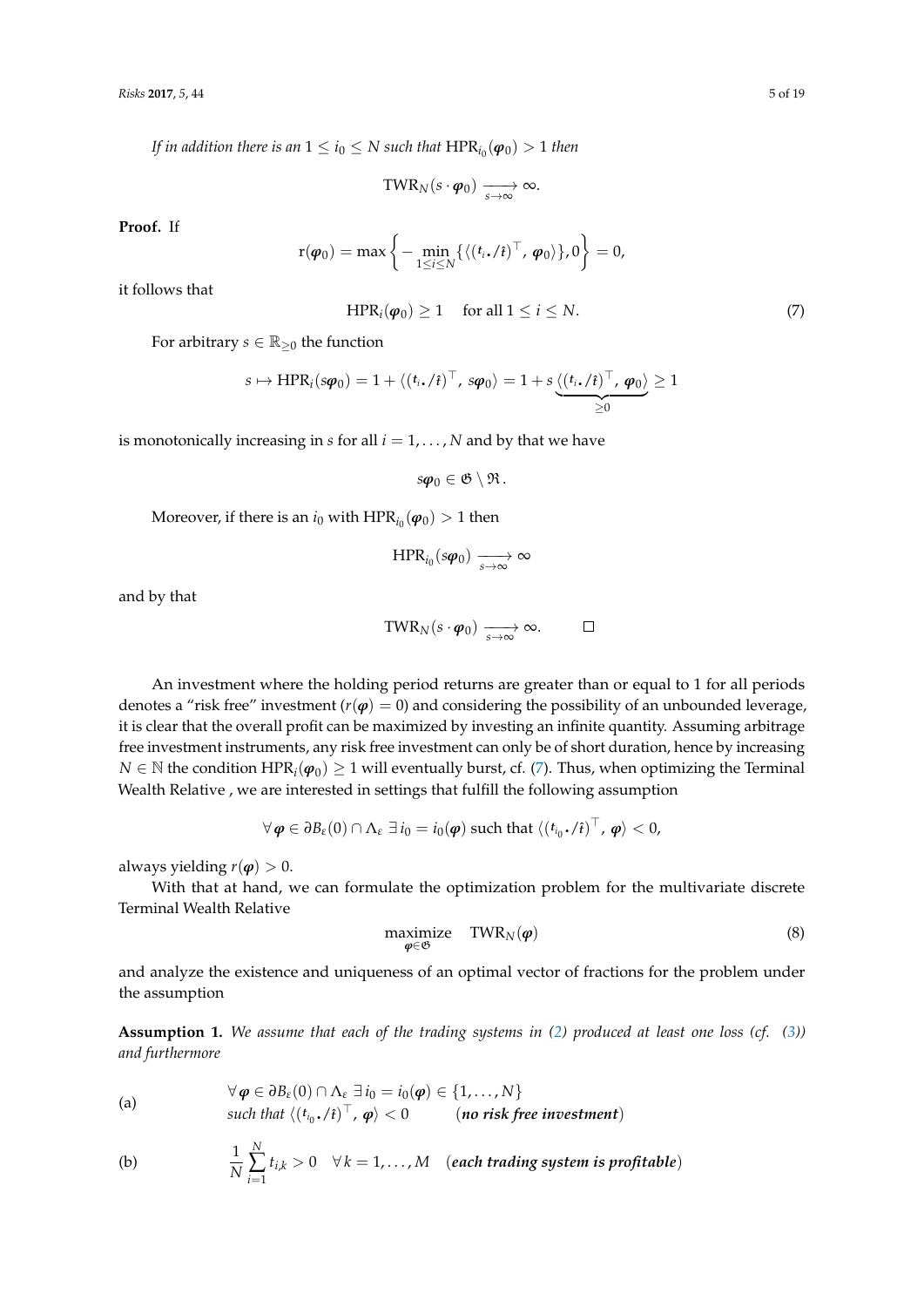<span id="page-5-0"></span>(c) 
$$
\ker(T) = \{0\}
$$
 (*linear independent trading systems*)

Assumption [1\(](#page-4-1)[a\)](#page-4-3) ensures that, no matter how we allocate our portfolio (i.e., no matter what direction  $\varphi \in \mathfrak{G}$  we choose), there is always at least one period that realizes a loss, i.e., there exists an  $i_0$  with  $\text{HPR}_{i_0}(\bm{\varphi}) < 1.$  Or in other words, not only are the investment systems all fraught with risk (cf. [\(3\)](#page-1-1)), but there is also no possible risk free allocation of the systems.

The matrix *T* from [\(2\)](#page-1-0) can be viewed as a linear mapping

$$
T:\mathbb{R}^M\to\mathbb{R}^M,
$$

"ker( $T$ )" denotes the kernel of the matrix  $T$  in Assumption [1](#page-4-1)[\(c\)](#page-5-0). Thus, this assumption is the linear independence of the trading systems, i.e., the linear independence of the columns

$$
t_{\bullet k} \in \mathbb{R}^N, \quad k \in \{1, \dots, M\}
$$

of the matrix *T*. Hence with Assumption [1\(](#page-4-1)[c\)](#page-5-0) it is not possible that there exists an  $1 \leq k_0 \leq M$  and a  $\boldsymbol{\psi} \in \mathbb{R}^M \setminus \{0\}$  such that

$$
(-\psi_{k_0})\begin{pmatrix}t_{1,k_0} \\ \vdots \\ t_{N,k_0}\end{pmatrix} = \sum_{\substack{k=1\\k\neq k_0}}^M \psi_k \begin{pmatrix}t_{1,k} \\ \vdots \\ t_{N,k}\end{pmatrix},
$$

which would make (*system k*0) obsolete. So Assumption [1\(](#page-4-1)[c\)](#page-5-0) is no actual restriction of the optimization problem.

Now we point out a first property of the Terminal Wealth Relative .

**Lemma 3.** Let the return matrix  $T \in \mathbb{R}^{N \times M}$  (as in [\(2\)](#page-1-0)) satisfy Assumption [1\(](#page-4-1)[a\)](#page-4-3) then, for all  $\varphi \in \mathfrak{G} \setminus \{0\}$ , *there exists an*  $s_0 = s_0(\phi) > 0$  *such that*  $TWR_N(s_0\phi) = 0$ *. In fact*  $s_0\phi \in \Re$ *.* 

**Proof.** For some arbitrary  $\bm{\varphi} \in \mathfrak{G} \setminus \{0\}$  we have  $\frac{\varepsilon}{\|\bm{\varphi}\|} \cdot \bm{\varphi} \in \partial B_{\varepsilon}(0) \cap \Lambda_{\varepsilon}$ . Then Assumption [1](#page-4-1)[\(a\)](#page-4-3) yields the existence of an  $i_0 \in \{1, ..., N\}$  with  $\langle (t_{i_0} \cdot / \hat{t})^{\top}, \varphi \rangle < 0$ . With

$$
j_0 := \underset{1 \leq i \leq N}{\text{argmin}} \{ \langle (t_i \cdot / \hat{\imath})^\top, \varphi \rangle \} \in \{1, \ldots, N\}
$$

and

$$
s_0 := -\frac{1}{\langle (t_{j_0} \boldsymbol{.}/\hat{\boldsymbol{t}})^\top, \boldsymbol{\varphi} \rangle} > 0
$$

we get that

$$
HPR_{j_0}(s_0\boldsymbol{\varphi}) = 1 + \langle (t_{j_0} \cdot \hat{\imath})^{\top}, s_0\boldsymbol{\varphi} \rangle = 1 + s_0 \langle (t_{j_0} \cdot \hat{\imath})^{\top}, \boldsymbol{\varphi} \rangle = 0
$$

and  $HPR_i(s_0\phi) \ge 0$  for all *i* ≠ *j*<sub>0</sub>. Hence TWR<sub>*N*</sub>( $s_0\phi$ ) = 0 and clearly  $s_0\phi \in \mathfrak{R}$  (cf. Definition [1\)](#page-2-1).  $\Box$ 

Furthermore, the following holds.

<span id="page-5-1"></span>**Lemma 4.** Let the return matrix  $T \in \mathbb{R}^{N \times M}$  (as in [\(2\)](#page-1-0)) satisfy Assumption [1](#page-4-1)[\(a\)](#page-4-3) then the set  $\mathfrak{G}$  is compact.

**Proof.** For all  $\varphi \in \partial B_{\varepsilon}(0) \cap \Lambda_{\varepsilon}$  Assumption [1](#page-4-1)[\(a\)](#page-4-3) yields an  $i_0(\varphi) \in \{1, ..., N\}$  such that  $\langle (t_{i_0} \cdot / \hat{t})^{\top}, \varphi \rangle < 0$ . With that we define

$$
m: \partial B_{\varepsilon}(0) \cap \Lambda_{\varepsilon} \to \mathbb{R}, \boldsymbol{\varphi} \mapsto m(\boldsymbol{\varphi}) := \min_{1 \leq i \leq N} \{ \langle (t_i, f_i)^\top, \boldsymbol{\varphi} \rangle \} < 0.
$$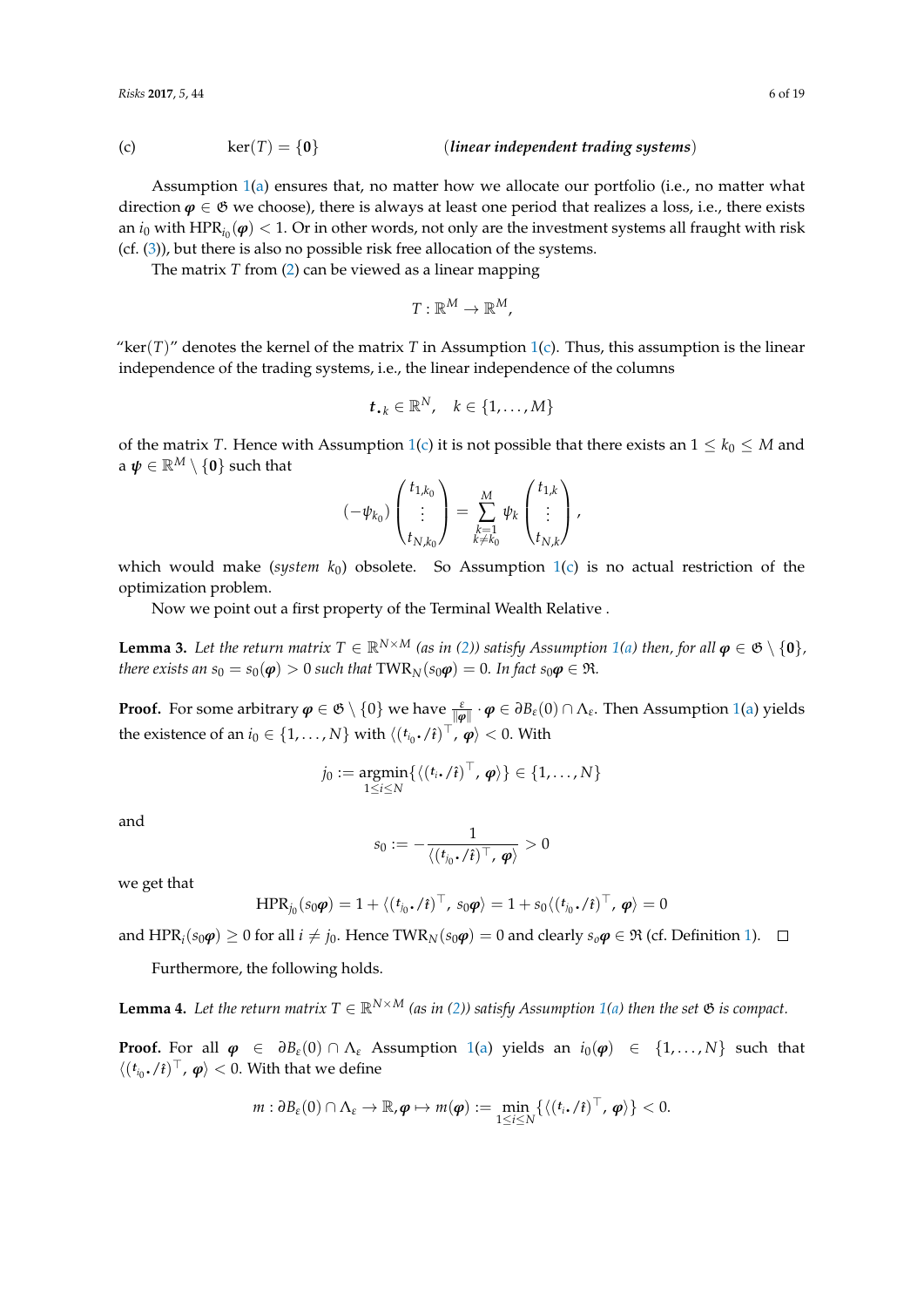This function is continuous on the compact support  $\partial B_{\varepsilon}(0) \cap \Lambda_{\varepsilon}$ . Thus, the maximum exists

$$
M:=\max_{\boldsymbol{\varphi}\in\partial B_{\varepsilon}(0)\cap\Lambda_{\varepsilon}}m(\boldsymbol{\varphi})<0.
$$

Consequently the function

$$
g: \partial B_{\varepsilon}(0) \cap \Lambda_{\varepsilon} \to \mathbb{R}_{\geq 0}^M, \boldsymbol{\varphi} \mapsto \frac{1}{|m(\boldsymbol{\varphi})|} \cdot \boldsymbol{\varphi}
$$

is well defined and continuous. Since for all  $\boldsymbol{\varphi} \in \partial B_{\varepsilon}(0) \cap \Lambda_{\varepsilon}$ 

$$
\langle (t_i, t)^{\top}, \frac{1}{|m(\varphi)|} \varphi \rangle = \frac{\langle (t_i, t)^{\top}, \varphi \rangle}{|\min_{1 \leq i \leq N} \{ \langle (t_i, t)^{\top}, \varphi \rangle \}|} \geq -1 \quad \forall 1 \leq i \leq N
$$

with equality for at least one index  $\tilde{i}_0 \in \{1, \ldots, N\}$ , we have

$$
\text{HPR}_{i}\left(\frac{1}{|m(\boldsymbol{\varphi})|}\boldsymbol{\varphi}\right) \geq 0 \quad \forall 1 \leq i \leq N
$$

and

$$
\mathrm{HPR}_{\tilde{i}_0}\left(\frac{1}{|m(\boldsymbol{\varphi})|}\boldsymbol{\varphi}\right)=0,
$$

hence

<span id="page-6-1"></span>
$$
\frac{1}{|m(\boldsymbol{\varphi})|}\boldsymbol{\varphi}\in\mathfrak{R}.
$$

Altogether we see that

$$
g\left(\partial B_{\varepsilon}(0)\cap\Lambda_{\varepsilon}\right)=\left\{\frac{1}{|m(\boldsymbol{\varphi})|}\cdot\boldsymbol{\varphi}\mid\boldsymbol{\varphi}\in\partial B_{\varepsilon}(0)\cap\Lambda_{\varepsilon}\right\}=\mathfrak{R},
$$

thus the set  $\Re$  is bounded and connected as image of the compact set  $\partial B_\varepsilon \cap \Lambda_\varepsilon$  under the continuous function *g* and by that the set  $\mathfrak G$  is compact.  $\Box$ 

Now we take a closer look at the third assumption for the optimization problem.

<span id="page-6-0"></span>**Lemma 5.** Let the return matrix  $T \in \mathbb{R}^{N \times M}$  (as in [\(2\)](#page-1-0)) satisfy Assumption [1](#page-4-1)[\(c\)](#page-5-0) then TWR $_N^{1/N}$  is concave on  $\mathfrak{G} \setminus \mathfrak{R}$ *. Moreover if there is a*  $\boldsymbol{\varphi}_0 \in \mathfrak{G} \setminus \mathfrak{R}$  with  $\nabla \text{ TWR}_N(\boldsymbol{\varphi}) = \mathbf{0}$ *, then*  $\text{TWR}_N^{1/N}$  is even strictly concave in  $\boldsymbol{\varphi}_0$ .

**Proof.** For  $\varphi \in \mathfrak{G} \setminus \mathfrak{R}$  the gradient of TWR<sup>1/N</sup> is given by the column vector

$$
\nabla \text{TWR}_{N}^{1/N}(\boldsymbol{\varphi}) = \text{TWR}_{N}^{1/N}(\boldsymbol{\varphi}) \cdot \frac{1}{N} \sum_{i=1}^{N} \frac{1}{1 + \sum_{k=1}^{M} \varphi_{k} \frac{t_{i,k}}{\hat{t}_{k}}} \cdot \begin{pmatrix} t_{i,1}/\hat{t}_{1} \\ t_{i,2}/\hat{t}_{2} \\ \vdots \\ t_{i,M}/\hat{t}_{M} \end{pmatrix}
$$
  
=\text{TWR}\_{N}^{1/N}(\boldsymbol{\varphi}) \cdot \frac{1}{N} \sum\_{i=1}^{N} \frac{1}{1 + \langle (t\_{i}, \ell)^{\top}, \boldsymbol{\varphi} \rangle} \cdot (t\_{i}, \ell)^{\top} \in \mathbb{R}^{M \times 1}, \tag{9}

where  $TWR_N^{1/N}(\phi) > 0$ . The Hessian-matrix is then given by

$$
\begin{aligned} \text{Hess}_{\text{TWR}_N^{1/N}}(\boldsymbol{\varphi}) &= \nabla \left[ \left( \nabla \text{TWR}_N^{1/N}(\boldsymbol{\varphi}) \right)^{\top} \right] \\ &= \nabla \left[ \text{TWR}_N^{1/N}(\boldsymbol{\varphi}) \cdot \frac{1}{N} \sum_{i=1}^N \frac{1}{1 + \langle (t_i, t_i)^\top, \boldsymbol{\varphi} \rangle} (t_i, t_i) \right] \end{aligned}
$$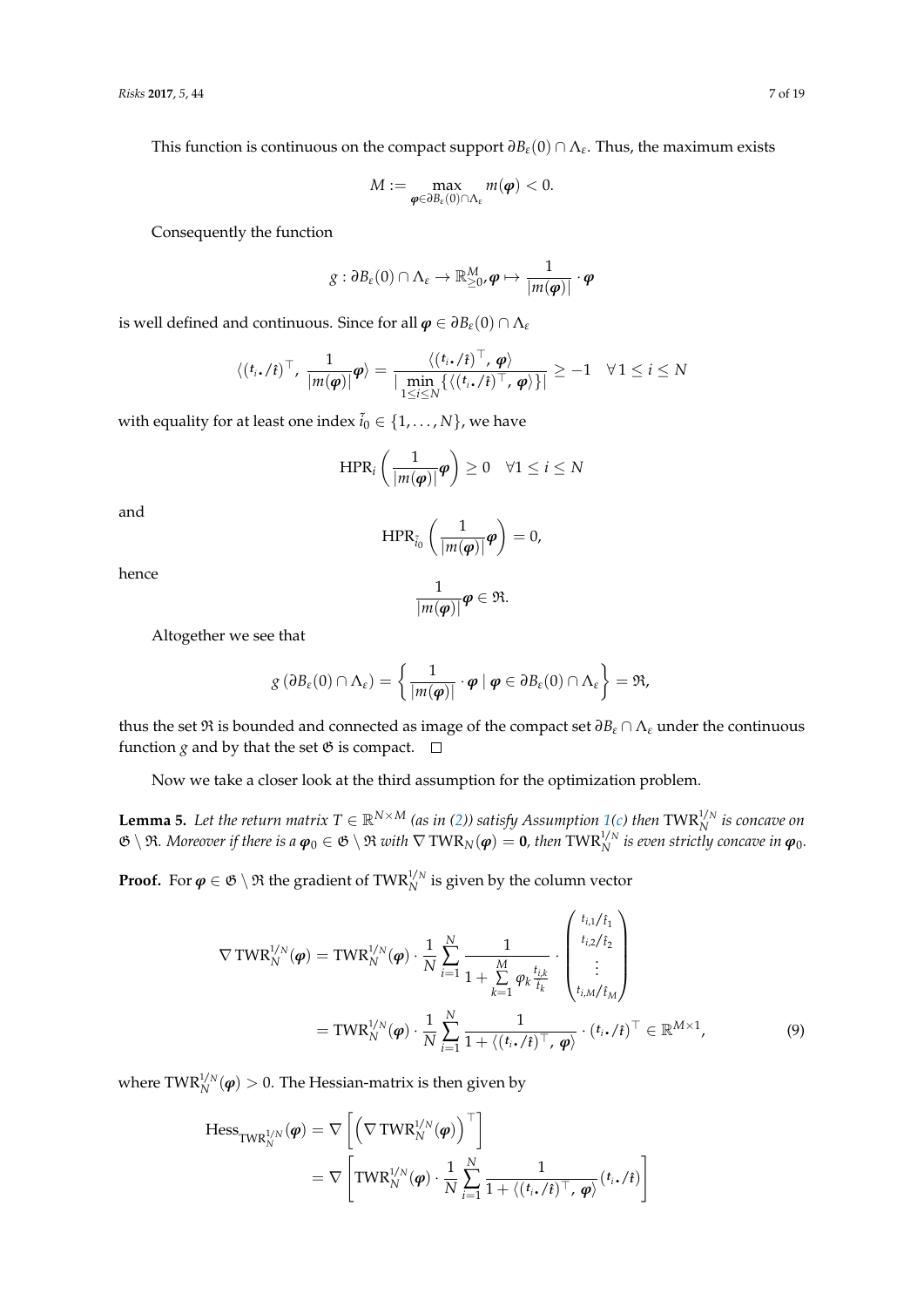$$
= \nabla \text{TWR}_{N}^{1/N}(\boldsymbol{\varphi}) \cdot \frac{1}{N} \sum_{i=1}^{N} \frac{1}{1 + \langle (t_{i} \cdot / \hat{\imath})^{\top}, \boldsymbol{\varphi} \rangle} (t_{i} \cdot / \hat{\imath})
$$
  
+ 
$$
\text{TWR}_{N}^{1/N}(\boldsymbol{\varphi}) \frac{1}{N} \sum_{i=1}^{N} \left( -\frac{1}{(1 + \langle (t_{i} \cdot / \hat{\imath})^{\top}, \boldsymbol{\varphi} \rangle)^{2}} (t_{i} \cdot / \hat{\imath})^{\top} \cdot (t_{i} \cdot / \hat{\imath}) \right)
$$
  
= 
$$
\text{TWR}_{N}^{1/N}(\boldsymbol{\varphi}) \left[ \underbrace{\frac{1}{N^{2}} \sum_{i=1}^{N} y_{i}^{\top} \sum_{i=1}^{N} y_{i} - \frac{1}{N} \sum_{i=1}^{N} y_{i}^{\top} y_{i}}_{=: -1/N \cdot B(\boldsymbol{\varphi}) \in \mathbb{R}^{M \times M}} \right]
$$

where  $y_i := \frac{1}{1 + \langle (t_i, t)^{\top}, \varphi \rangle} (t_i, t_i) \in \mathbb{R}^{1 \times M}$  is a row vector. The matrix  $B(\varphi)$  can be rearranged as

$$
B(\varphi) = \sum_{i=1}^{N} y_i^{\top} y_i - \frac{1}{N} \left( \sum_{i=1}^{N} y_i^{\top} \right) \left( \sum_{i=1}^{N} y_i \right)
$$
  
\n
$$
= \sum_{i=1}^{N} y_i^{\top} y_i - \frac{1}{N} \left[ \sum_{i=1}^{N} y_i^{\top} \left( \sum_{u=1}^{N} y_u \right) \right] - \frac{1}{N} \left[ \sum_{i=1}^{N} \left( \sum_{v=1}^{N} y_v^{\top} \right) y_i \right]
$$
  
\n
$$
+ \frac{1}{N^2} \left( \sum_{i=1}^{N} 1 \right) \left( \sum_{v=1}^{N} y_v^{\top} \right) \left( \sum_{u=1}^{N} y_u \right)
$$
  
\n
$$
= \sum_{i=1}^{N} \left[ y_i^{\top} y_i - y_i^{\top} \frac{1}{N} \left( \sum_{u=1}^{N} y_u \right) - \frac{1}{N} \left( \sum_{v=1}^{N} y_v^{\top} \right) y_i \right]
$$
  
\n
$$
+ \frac{1}{N^2} \left( \sum_{v=1}^{N} y_v^{\top} \right) \left( \sum_{u=1}^{N} y_u \right)
$$
  
\n
$$
= \sum_{i=1}^{N} \left[ y_i^{\top} \left( y_i - \frac{1}{N} \sum_{u=1}^{N} y_u \right) - \frac{1}{N} \left( \sum_{v=1}^{N} y_v^{\top} \right) \left( y_i - \frac{1}{N} \sum_{u=1}^{N} y_u \right) \right]
$$
  
\n
$$
= \sum_{i=1}^{N} \left[ \left( y_i^{\top} - \frac{1}{N} \sum_{v=1}^{N} y_v^{\top} \right) \left( y_i - \frac{1}{N} \sum_{u=1}^{N} y_u \right) \right]
$$
  
\n
$$
= \sum_{i=1}^{N} w_i^{\top} w_i.
$$

Since the matrices  $w_i^{\top} w_i$  are positive semi-definite for all  $i = 1, ..., N$ , the same holds for  $B(\varphi)$ and therefore TWR<sup>1/N</sup> is concave. Furthermore, if there is a  $\varphi_0 \in \mathfrak{G} \setminus \mathfrak{R}$  with

$$
\nabla \text{TWR}_{N}(\varphi_0) = 0
$$
  
\n
$$
\sum_{i=1}^{N} \frac{1}{1 + \langle (t_i, t_i)^\top, \varphi_0 \rangle} (t_i, t_i) = 0
$$
  
\n
$$
\Leftrightarrow \sum_{i=1}^{N} y_i = 0,
$$

where  $y_i = y_i(\varphi_0)$ , the matrix  $B(\varphi_0)$  further reduces to

$$
B(\boldsymbol{\varphi}_0) = \sum_{i=1}^N \boldsymbol{y}_i^\top \boldsymbol{y}_i.
$$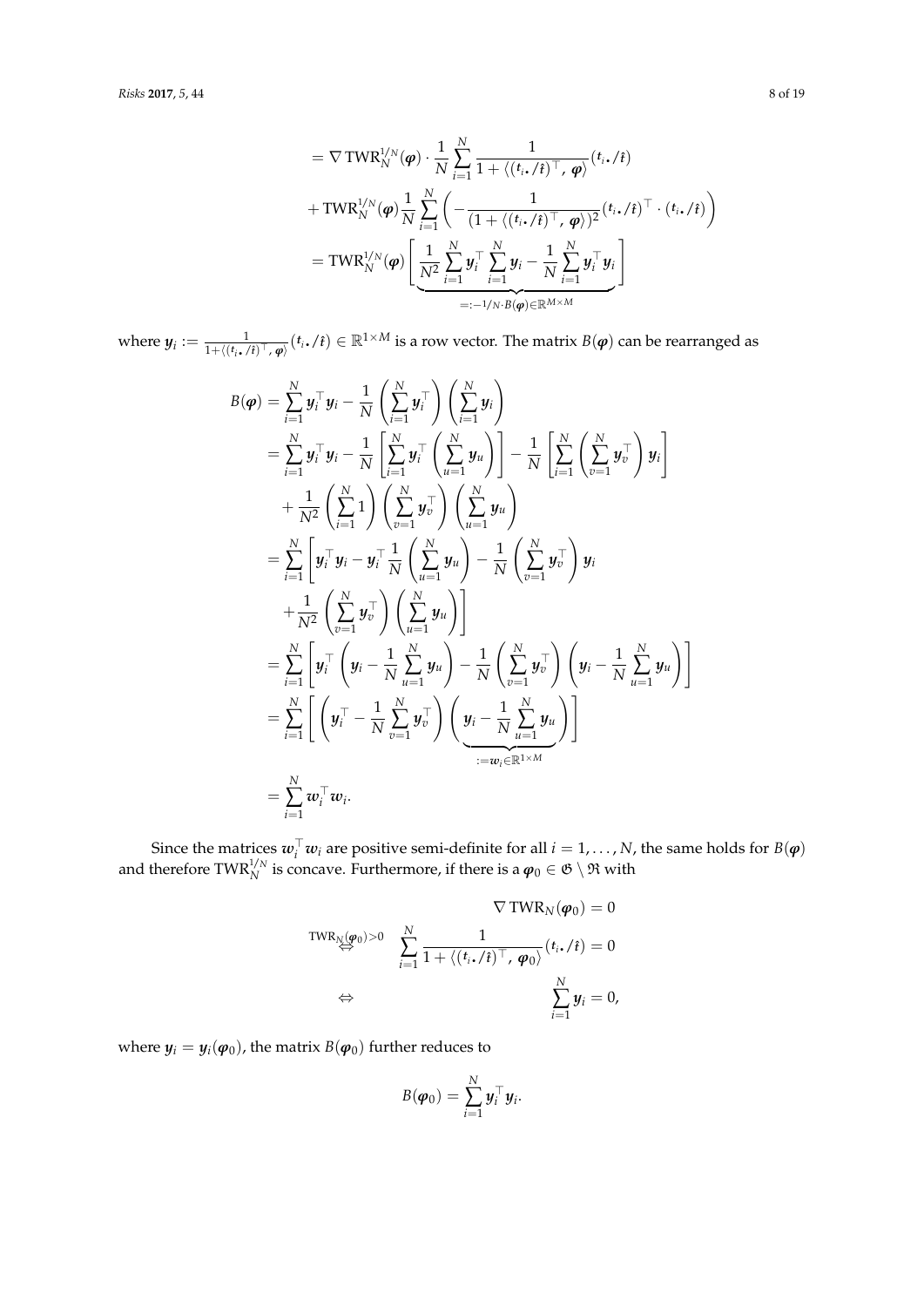If  $B(\bm{\varphi}_0)$  is not strictly positive definite there is a  $\bm{\psi}=(\psi_1,\ldots,\psi_M)^\top\in\mathbb{R}^M\setminus\{\bm{0}\}$  such that

$$
0 = \boldsymbol{\psi}^\top B(\boldsymbol{\varphi}_0) \boldsymbol{\psi} = \sum_{i=1}^N \boldsymbol{\psi}^\top \boldsymbol{y}_i^\top \boldsymbol{y}_i \boldsymbol{\psi} = \sum_{i=1}^N \langle \boldsymbol{y}_i^\top, \boldsymbol{\psi} \rangle^2 \geq 0
$$

and we get that

$$
\langle \mathbf{y}_i^{\top}, \mathbf{\psi} \rangle = \frac{1}{1 + \langle (t_i \cdot \hat{\mathbf{y}})^{\top}, \mathbf{\varphi}_0 \rangle} \langle (t_i \cdot \hat{\mathbf{y}})^{\top}, \mathbf{\psi} \rangle = 0 \quad \forall 1 \leq i \leq N
$$
  

$$
\Leftrightarrow \qquad \qquad \langle (t_i \cdot \hat{\mathbf{y}})^{\top}, \mathbf{\psi} \rangle = 0 \quad \forall 1 \leq i \leq N,
$$

yielding a non trivial element in ker(*T*) and thus contradicting Assumption [1](#page-4-1)[\(c\)](#page-5-0). Hence matrix  $B(\varphi_0)$ is strictly positive definite and  $\text{TWR}_N^{1/N}$  is strictly concave in  $\pmb{\varphi}_0$ .

With this at hand we can state an existence and uniqueness result for the multivariate optimization problem.

<span id="page-8-1"></span>**Theorem 2.** (optimal f existence) Given a return matrix  $T = \begin{pmatrix} t_{i,k} \end{pmatrix}$ 1≤*i*≤*N* 1≤*k*≤*M as in [\(2\)](#page-1-0) that fulfills* Assumption [1,](#page-4-1) then there exists a solution  $\boldsymbol{\varphi}_N^{opt} \in \mathfrak{G}$  of the optimization problem [\(8\)](#page-4-0)

<span id="page-8-0"></span>
$$
\underset{\boldsymbol{\varphi}\in\mathfrak{G}}{\text{maximize}}\quad\text{TWR}_N(\boldsymbol{\varphi}).\tag{10}
$$

*Furthermore, one of the following statements holds:*

- (*a*)  $\boldsymbol{\varphi}_N^{opt}$ *N is unique, or*
- $(b)$   $\varphi_N^{\delta pt} \in \partial \mathfrak{G}$ .

For both cases 
$$
\boldsymbol{\varphi}_N^{opt} \neq 0
$$
,  $\boldsymbol{\varphi}_N^{opt} \notin \mathfrak{R}$  and  $\text{TWR}_N(\boldsymbol{\varphi}_N^{opt}) > 1$  hold true.

**Proof.** We show existence and partly uniqueness of a maximum of the *N*-th root of TWR*N*, yielding existence and partly uniqueness of a solution  $\boldsymbol{\varphi}_N^{opt}$  $N<sub>N</sub>$  of [\(10\)](#page-8-0) with the claimed properties.

With Lemmas [1](#page-3-1) and [4,](#page-5-1) the support  $\mathfrak G$  of the Terminal Wealth Relative is convex and compact. Hence the continuous function  $TWR_N^{1/N}$  attains its maximum on  $\mathfrak{G}$ . For  $\boldsymbol{\varphi} = \mathbf{0}$  we get from [\(9\)](#page-6-1)

$$
\nabla \text{TWR}_{N}^{1/N}(\mathbf{0}) = \underbrace{\text{TWR}_{N}^{1/N}(\mathbf{0})}_{=1} \cdot \frac{1}{N} \sum_{i=1}^{N} (t_i \cdot / \hat{\mathbf{t}})^{\top},
$$

which is a vector whose components are strictly positive due to Assumption [1\(](#page-4-1)[b\)](#page-4-4). Therefore  $0 \in \mathfrak{G}$  is not a maximum of  $\text{TWR}_N^{1/N}$  and a global maximum reaches a value greater than

$$
\text{TWR}_N^{1/N}(\mathbf{0})=1.
$$

Since for all  $\varphi \in \mathfrak{R}$ 

$$
\text{TWR}_N^{1/N}(\boldsymbol{\varphi})=0
$$

holds, a maximum can not be attained in  $Re$  either.

Now if there is a maximum on ∂*G*, assertion (b) holds together with the claimed properties. Alternatively, a maximum  $\varphi_0$  is attained in the interior  $\mathring{\mathfrak{G}}$ . In this case, Lemma [5](#page-6-0) yields the strict concavity of TWR<sup>1/N</sup> at  $\varphi_0$ . Suppose there is another maximum  $\varphi^* \in \mathfrak{G} \setminus \mathfrak{R}$  then the straight line connecting both maxima

$$
L := \{ t \cdot \boldsymbol{\varphi}_0 + (1-t) \cdot \boldsymbol{\varphi}^* \mid t \in [0,1] \}
$$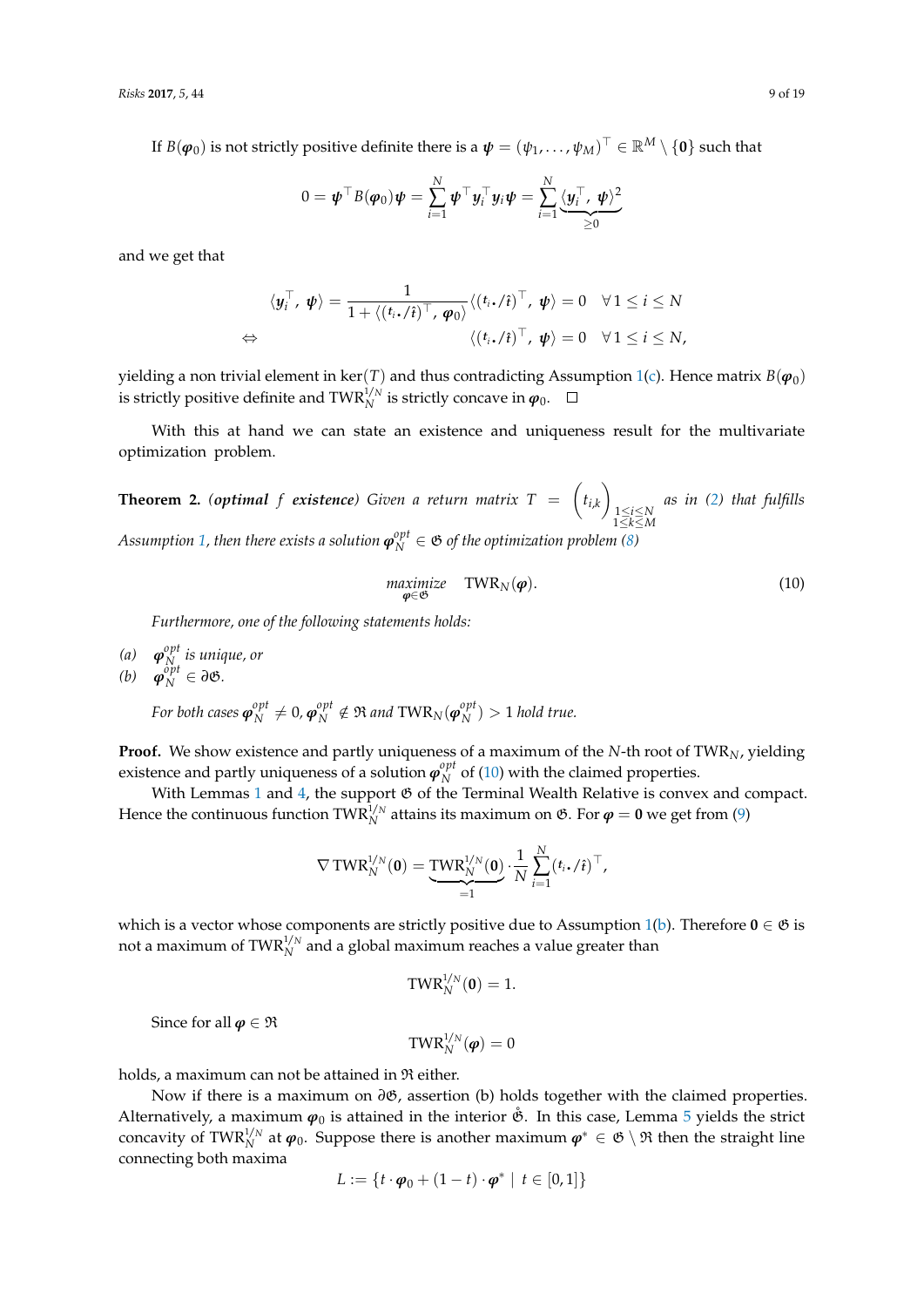is fully contained in the convex set  $\mathfrak{G} \setminus \mathfrak{R}$  (cf. Lemma [1\)](#page-3-1). Because of the concavity of TWR<sup>1/*N*</sup> all points of *L* have to be maxima, which is a contradiction to the strict concavity of TWR<sup>1/N</sup> in  $\varphi_0$ . Thus, the maximum is unique and assertion (a) holds together with the claimed properties.  $\Box$ 

In the remainder of this section, we will further discuss case (b) in Theorem [2.](#page-8-1) We aim to show that the maximum  $\boldsymbol{\varphi}_N^{opt} \in \partial \mathfrak{G}$  is unique either, but we proof this using a completely different idea. In order to lay the grounds for this, first, we give a lemma:

<span id="page-9-1"></span>**Lemma 6.** If  $T \in \mathbb{R}^{N \times M}$  from [\(2\)](#page-1-0) is a return map satisfying Assumption [1](#page-4-1) and if  $M \geq 2$ , then each *return map T*˜ ∈ R*N*×(*M*−1) *, which results from T after eliminating one of its columns, is also a return map satisfying Assumption [1.](#page-4-1)*

**Proof.** Since each of the *M* trading systems of the return matrix  $T \in \mathbb{R}^{N \times M}$  has a biggest loss  $\hat{t}_k$ ,  $1 \le k \le M$ , the same holds for the  $(M-1)$  trading systems of the reduced matrix  $\tilde{T} \in \mathbb{R}^{N \times (M-1)}$ .

For *T*˜, Assumption [1\(](#page-4-1)[b\)](#page-4-4),[\(c\)](#page-5-0) follow straight from the respective properties of the matrix *T*.

Now let, without loss of generality,  $\tilde{T}$  be the matrix that results from  $T$  by eliminating the last column, i.e., the *M*-th trading system is omitted. Let  $t_i^{(M-1)}$  $\mathbb{R}^{(M-1)} \in \mathbb{R}^{M-1}$ ,  $i = 1, \ldots, N$ , denote the rows of  $\tilde{T}$  and  $\hat{t}^{(M-1)} \in \mathbb{R}^{M-1}$  the vector of biggest losses of  $\tilde{T}$ . Then for Assumption [1\(](#page-4-1)[a\)](#page-4-3) we have to show that

$$
\forall \boldsymbol{\varphi}^{(M-1)} \in \partial B_{\varepsilon}^{(M-1)}(0) \cap \Lambda_{\varepsilon}^{(M-1)} \ \exists \ i_0 = i_0(\boldsymbol{\varphi}^{(M-1)}) \in \{1,\ldots,N\},\
$$

such that

<span id="page-9-0"></span>
$$
\langle (t_{i_0}^{(M-1)}/\hat{t}^{(M-1)})^{\top}, \boldsymbol{\varphi}^{(M-1)} \rangle < 0. \tag{11}
$$

Using Assumption [1](#page-4-1)[\(a\)](#page-4-3) for matrix *T* and

$$
\boldsymbol{\varphi}^M := \begin{pmatrix} \varphi_1^{(M-1)} \\ \vdots \\ \varphi_{M-1}^{(M-1)} \\ 0 \end{pmatrix} \in \partial B^{(M)}_{\varepsilon}(0) \cap \Lambda_{\varepsilon}^{(M)},
$$

the inequality

$$
\langle (t_{i_0} \cdot / \hat{t})^{\top}, \boldsymbol{\varphi}^{(M)} \rangle < 0,
$$

holds true. Thus, [\(11\)](#page-9-0) holds likewise.  $\square$ 

Having this at hand, we can now extend Theorem [2.](#page-8-1)

<span id="page-9-2"></span>**Corollary 1.** *(optimal f uniqueness) In the situation of Theorem [2](#page-8-1) the uniqueness also holds for case (b), i.e.,*  $a$  maximum  $\boldsymbol{\varphi}_N^{opt} \in \partial \mathfrak{G}$  is also a unique maximum of  $\text{TWR}_N(\boldsymbol{\varphi})$  in  $\mathfrak{G}.$ 

**Proof.** Assume that the optimal solution  $\varphi_0 := \varphi_N^{opt} \in \partial \mathfrak{G}$  is not unique, then there exists an additional optimal solution  $\varphi^* \in \partial \mathfrak{G}$  with  $\varphi^* \neq \varphi_0$ . Since  $\mathfrak{G} \setminus \mathfrak{R}$  is convex (c.f. Lemma [1\)](#page-3-1), the line connecting both solutions

$$
L := \{ t \cdot \boldsymbol{\varphi}_0 + (1-t) \cdot \boldsymbol{\varphi}^* \mid t \in [0,1] \}
$$

is fully contained in  $\mathfrak{G}\setminus\mathfrak{R}$ . Because of the concavity of TWR $_N^{1/n}$  on  $\mathfrak{G}\setminus\mathfrak{R}$  (c.f. Lemma [5\)](#page-6-0), all points on *L* are optimal solutions. Therefore *L* must be a subset of  $\partial \mathfrak{G} \setminus \mathfrak{R}$ , since we have seen that an optimal solution in the interior  $\mathring{\mathfrak{G}}$  would be unique. Hence, there is (at least) one  $k_0 \in \{1, \ldots, M\}$  such that, for all investment vectors in *L*, the trading system (*system k*<sub>0</sub>) is not invested. i.e., the *k*<sub>0</sub>-th component of  $\varphi_0$ , of  $\varphi^*$  and of all vectors in *L* is zero.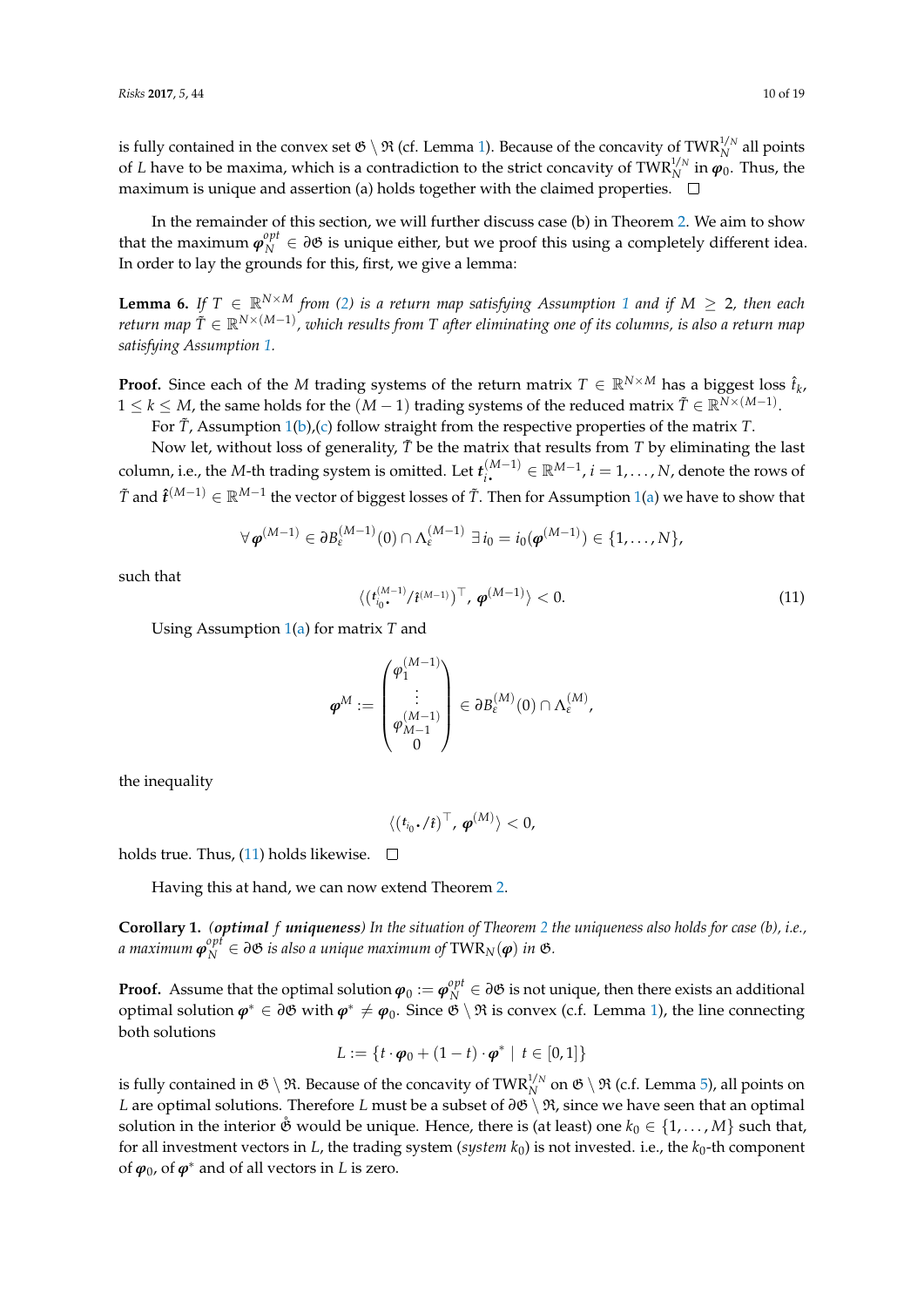Without loss of generality, let  $k_0 = M$ . Then

$$
\boldsymbol{\varphi}_0 = \begin{pmatrix} \varphi_1 \\ \vdots \\ \varphi_{M-1} \\ 0 \end{pmatrix} \neq \begin{pmatrix} \varphi_1^* \\ \vdots \\ \varphi_{M-1}^* \\ 0 \end{pmatrix} = \boldsymbol{\varphi}^*
$$

are two optimal solutions for

$$
TWR_N(\boldsymbol{\varphi})\stackrel{!}{=} \max
$$

However, with that, the  $(M-1)$ -dimensional investment vectors  $\boldsymbol{\varphi}_0^{(M-1)}$  $\binom{(M-1)}{0} := (\tilde{\varphi}_1, \ldots, \tilde{\varphi}_{M-1})^{\top}$  and  $\bm{\varphi}^{*,(M-1)}:=(\varphi_1^*,\ldots,\varphi_{M-1}^*)^\top$  are two distinct optimal solutions for

$$
\text{TWR}_N^{(M-1)}\begin{pmatrix} \varphi_1 \\ \vdots \\ \varphi_{M-1} \end{pmatrix} := \prod_{i=1}^N \left(1 + \sum_{k=1}^{M-1} \varphi_k \frac{t_{i,k}}{\hat{t}}\right) \stackrel{!}{=} \max.
$$

With Lemma [6](#page-9-1) the return map  $\tilde{T} \in \mathbb{R}^{N \times (M-1)}$ , which results from *T* after eliminating the *M*-th column (i.e., *(system M)*) satisfies Assumption [1.](#page-4-1) Applying Theorem [2](#page-8-1) to the sub-dimensional optimization problem, yields that *ϕ* (*M*−1) and *ϕ*∗,(*M*−1) again lie at the boundary of the admissible set  $\Phi_0$  of investment vectors  $\mathfrak{G}^{(M-1)}$  ⊂  $\mathbb{R}^{M-1}$ .

Hence, we have two distinct optimal solutions on the boundary  $\partial \mathfrak{G}^{(M-1)}$  for the optimization problem with (*M* − 1) investment systems. By induction this reasoning leads to the existence of two distinct optimal solutions for an optimization problem with just one single trading system. However, for that type of problem, we already know that the solution is unique (see for example [\(Maier-Paape](#page-17-6) [2013\)](#page-17-6)), which causes a contradiction to our assumption. Thus, also for case (b) we have the uniqueness of the solution  $\boldsymbol{\varphi}_N^{opt} \in \partial \mathfrak{G}$ .

**Remark 1.** *Note that Assumption [1\(](#page-4-1)[c\)](#page-5-0) is necessary for uniqueness. To give a counterexample imagine a return matrix T with two equal columns, meaning the same trading system is used twice. Let*  $\varphi^{opt}$  *be the optimal f for this one dimensional trading system. Then it is easy to see that*  $(\varphi^{opt},0)$ *,*  $(0,\varphi^{opt})$  *and the straight line connecting these two points yield TWR optimal solutions for the return matrix T.*

## <span id="page-10-0"></span>**4. Examples**

As an example we fix the joint return matrix  $T := (t_{i,k})_{\substack{1 \leq i \leq 6 \\ 1 \leq k \leq 4}}$ for  $M = 4$  trading systems and the returns from  $N = 6$  periods given through the following table.

<span id="page-10-1"></span>

|   |                |                | period   (system 1) (system 2) (system 3) (system 4) |  |
|---|----------------|----------------|------------------------------------------------------|--|
|   | $\mathcal{D}$  |                | $-1$                                                 |  |
|   | $\overline{2}$ | $-1/2$         |                                                      |  |
| 3 | $-1/2$         | $\overline{1}$ |                                                      |  |
|   |                | $\mathcal{D}$  |                                                      |  |
| 5 | $-1/2$         | $-1/2$         |                                                      |  |
|   | $-1$           | $-1$           |                                                      |  |

Obviously every system produced at least one loss within the 6 periods, thus the vector  $\hat{\boldsymbol{t}} = (\hat{t}_1, \hat{t}_2, \hat{t}_3, \hat{t}_4)^\top$  with

$$
\hat{t}_k = \max_{1 \le i \le 6} \{|t_{i,k}| \mid t_{i,k} < 0\} = 1, \quad k = 1, \ldots, 4,
$$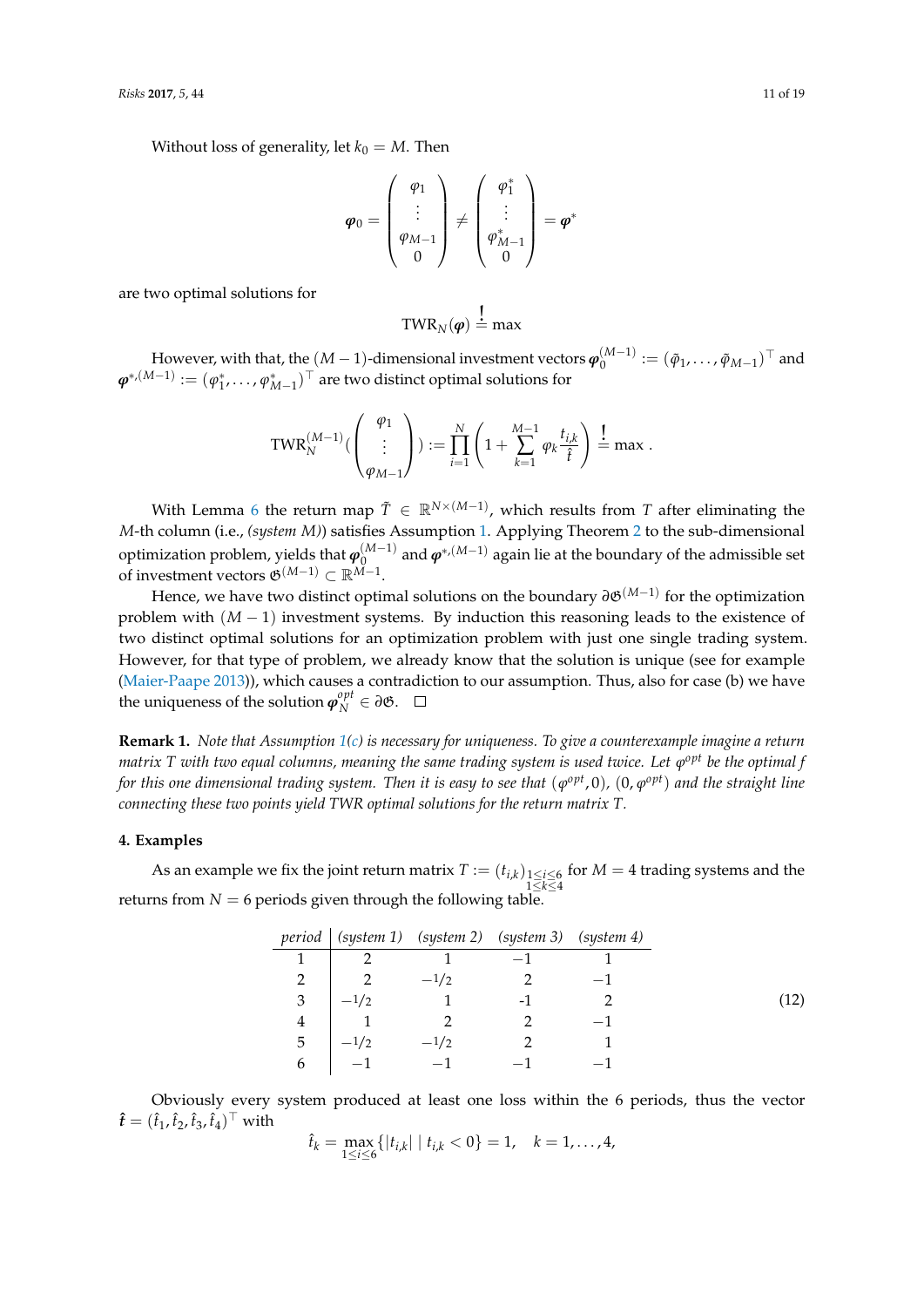is well-defined. For  $\varphi \in \mathfrak{G} \setminus \mathfrak{R}$  the TWR<sub>6</sub> takes the form

TWR<sub>6</sub>(
$$
\varphi
$$
) = (1 + 2 $\varphi$ <sub>1</sub> +  $\varphi$ <sub>2</sub> -  $\varphi$ <sub>3</sub> +  $\varphi$ <sub>4</sub>)(1 + 2 $\varphi$ <sub>1</sub> -  $\frac{1}{2}$  $\varphi$ <sub>2</sub> + 2 $\varphi$ <sub>3</sub> -  $\varphi$ <sub>4</sub>)  
\n(1 -  $\frac{1}{2}$  $\varphi$ <sub>1</sub> +  $\varphi$ <sub>2</sub> - 1 $\varphi$ <sub>3</sub> + 2 $\varphi$ <sub>4</sub>)(1 +  $\varphi$ <sub>1</sub> + 2 $\varphi$ <sub>2</sub> + 2 $\varphi$ <sub>3</sub> -  $\varphi$ <sub>4</sub>)  
\n(1 -  $\frac{1}{2}$  $\varphi$ <sub>1</sub> -  $\frac{1}{2}$  $\varphi$ <sub>2</sub> + 2 $\varphi$ <sub>3</sub> + 1 $\varphi$ <sub>4</sub>)(1 -  $\varphi$ <sub>1</sub> -  $\varphi$ <sub>2</sub> -  $\varphi$ <sub>3</sub> -  $\varphi$ <sub>4</sub>),

where the set of admissible vectors is given by

$$
\mathfrak{G} = \{ \boldsymbol{\varphi} \in \mathbb{R}_{\geq 0}^4 \mid \langle (t_i, t_i)^{\top}, \boldsymbol{\varphi} \rangle \geq -1, \forall 1 \leq i \leq 6 \}
$$
  
=  $\{ \boldsymbol{\varphi} \in \mathbb{R}_{\geq 0}^4 \mid \langle (t_6, t_i)^{\top}, \boldsymbol{\varphi} \rangle = \min_{i=1,...,6} \langle (t_i, t_i)^{\top}, \boldsymbol{\varphi} \rangle \geq -1 \}$   
=  $\{ \boldsymbol{\varphi} \in [0, 1]^4 \mid \varphi_1 + \varphi_2 + \varphi_3 + \varphi_4 \leq 1 \}.$ 

Since for all  $\varphi \in \mathfrak{G}$ 

$$
\langle (t_i,\ell_i)^\top,\boldsymbol{\varphi}\rangle\geq \langle (t_6,\ell_i),\boldsymbol{\varphi}\rangle\geq -1\quad\forall\,i=1,\ldots,6
$$

we have

$$
\langle (t_i, t)^{\top}, \boldsymbol{\varphi} \rangle = -1
$$
 for some  $i \in \{1, ..., 6\}$   $\Rightarrow \langle (t_6, t)^\top, \boldsymbol{\varphi} \rangle = -1$ .

Accordingly we get

$$
\mathfrak{R} = \{ \boldsymbol{\varphi} \in \mathfrak{G} \mid \exists 1 \leq i_0 \leq 6 \text{ s.t. } \langle (t_i \cdot \ell i)^\top, \boldsymbol{\varphi} \rangle = -1 \} \\ = \{ \boldsymbol{\varphi} \in [0,1]^4 \mid \varphi_1 + \varphi_2 + \varphi_3 + \varphi_4 = 1 \}.
$$

When examining the 6-th row  $t_6$ . =  $(-1, -1, -1, -1)$  of the matrix *T* we observe that Assumption [1](#page-4-1)[\(a\)](#page-4-3) is fulfilled with  $i_0 = 6$ . To see that let, for some  $\varepsilon > 0$ ,  $\varphi \in \partial B_\varepsilon \cap \Lambda_\varepsilon$ , then

$$
\langle (t_6\boldsymbol{.}/\hat{t})^\top, \boldsymbol{\varphi} \rangle = -\varphi_1 - \varphi_2 - \varphi_3 - \varphi_4 < 0.
$$

For Assumption  $1(b)$  $1(b)$  one can easily check that all four systems are "profitable", since the mean values of all four columns in  $(12)$  are strictly positive. Lastly, for Assumption  $1(c)$  $1(c)$  we check that the rows of matrix *T* are linearly independent

$$
\det\begin{vmatrix} t_1, \\ t_2, \\ t_3, \\ t_4, \end{vmatrix} = \det\begin{vmatrix} 2 & 1 & -1 & 1 \\ 2 & -1/2 & 2 & -1 \\ -1/2 & 1 & -1 & 2 \\ 1 & 2 & 2 & -1 \end{vmatrix} = 22.75 \neq 0.
$$

Thus, Theorem [2](#page-8-1) yields the existence and uniqueness of an optimal investment fraction  $\boldsymbol{\varphi}_6^{opt} \in \mathfrak{G}$ with  $\pmb{\varphi}^{opt}_6$  $\theta_6^{opt} \neq 0$ ,  $\boldsymbol{\varphi}_6^{opt} \notin \Re$  and  $\text{TWR}_6(\boldsymbol{\varphi}_6^{opt})$  $\binom{6}{6}$  > 1, which can numerically be computed

$$
\varphi_6^{opt} \approx \begin{pmatrix} 0.2362 \\ 0.0570 \\ 0.1685 \\ 0.1012 \end{pmatrix}.
$$

In the above example, a crucial point is that there is one row in the return matrix where the *k*-th entry is the biggest loss of *(system k)*,  $k = 1, \ldots, 4$ . Such a row in the return matrix implies, that all trading systems realized their biggest loss simultaneously, which can be seen as a strong evidence against a sufficient diversification of the systems. Hence we analyze Assumption [1](#page-4-1)[\(a\)](#page-4-3) a little closer to see what happens if this is not the case.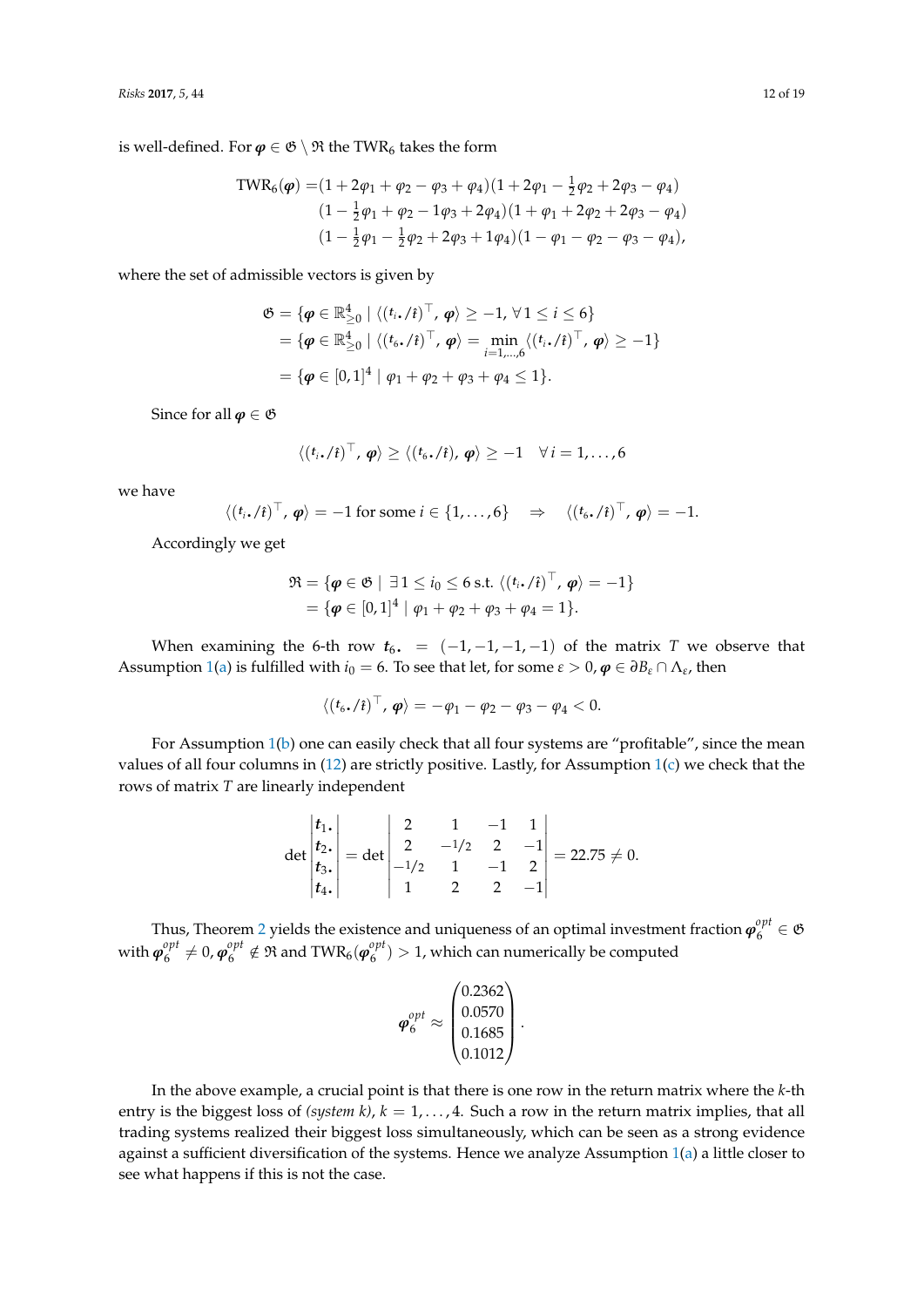With the help of Assumption [1\(](#page-4-1)[a\)](#page-4-3), for all  $\varphi \in \partial B_{\varepsilon}(0) \cap \Lambda_{\varepsilon}$ , there is a row of the return matrix  $t_{i_0}$ ,  $i_0 \in \{1, \ldots, N\}$  such that  $\langle (t_{i_0} \cdot / t)^{\top}, \varphi \rangle < 0$ . The sets

$$
\{\boldsymbol{\varphi} \in \mathbb{R}^M \mid \langle (t_i, f)^\top, \boldsymbol{\varphi} \rangle = 0 \}, \quad i = 1, \ldots, N
$$

describe the hyperplanes generated by the normal direction  $(t_i, t_f)^\top \in \mathbb{R}^M$ ,  $i = 1, ..., N$ . Thus, each  $\varphi$ from the set  $\partial B_{\varepsilon}(0) \cap \Lambda_{\varepsilon}$  has to be an element of one of the half spaces

$$
H_i := \{ \boldsymbol{\varphi} \in \mathbb{R}^M \mid \langle (t_i, t)^\top, \boldsymbol{\varphi} \rangle < 0 \}, \quad i = 1, \ldots, N.
$$

In other words the set *∂Bε*(0) ∩ Λ*<sup>ε</sup>* has to be a subset of a union of half spaces

$$
(\partial B_{\varepsilon}(0) \cap \Lambda_{\varepsilon}) \subset \bigcup_{i=1}^N H_i.
$$

If there exists an index  $i_0$  such that  $t_{i_0,k} = -\hat{t}_k$  for all  $1 \leq k \leq M$ , then the normal direction of the corresponding hyperplane is

$$
(t_{i_0} \cdot / \hat{t})^{\top} = \begin{pmatrix} -1 \\ -1 \\ \vdots \\ -1 \end{pmatrix} \in \mathbb{R}^M,
$$
 (13)

hence

$$
(\partial B_{\varepsilon}(0) \cap \Lambda_{\varepsilon}) \subset \mathbb{R}_{\geq 0}^M \subset H_{i_0}
$$

<span id="page-12-0"></span>and therefore Assumption [1](#page-12-0)[\(a\)](#page-4-3) is fulfilled. Figure 1 shows a hyperplane for  $M = 2$  and a row of the return matrix where all entries are the biggest losses, that means the normal direction of this hyperplane is the vector

$$
\begin{pmatrix} -\hat{t}_1 \\ -\hat{t}_2 \end{pmatrix} / \begin{pmatrix} \hat{t}_1 \\ \hat{t}_2 \end{pmatrix} = \begin{pmatrix} -1 \\ -1 \end{pmatrix}.
$$

Figure 1. Hyperplane for a return vector consisting of "biggest losses".

However, it is not necessary for Assumption [1](#page-4-1)[\(a\)](#page-4-3) that the set *∂Bε*(0) ∩ Λ*<sup>ε</sup>* is covered by just one hyperplane. Again for *M* = 2 an illustration of possible hyperplanes can be seen in Figure [2.](#page-13-0) The figure on the left shows a case where Assumption [1](#page-4-1)[\(a\)](#page-4-3) is violated and the figure on the right a case where it is satisfied.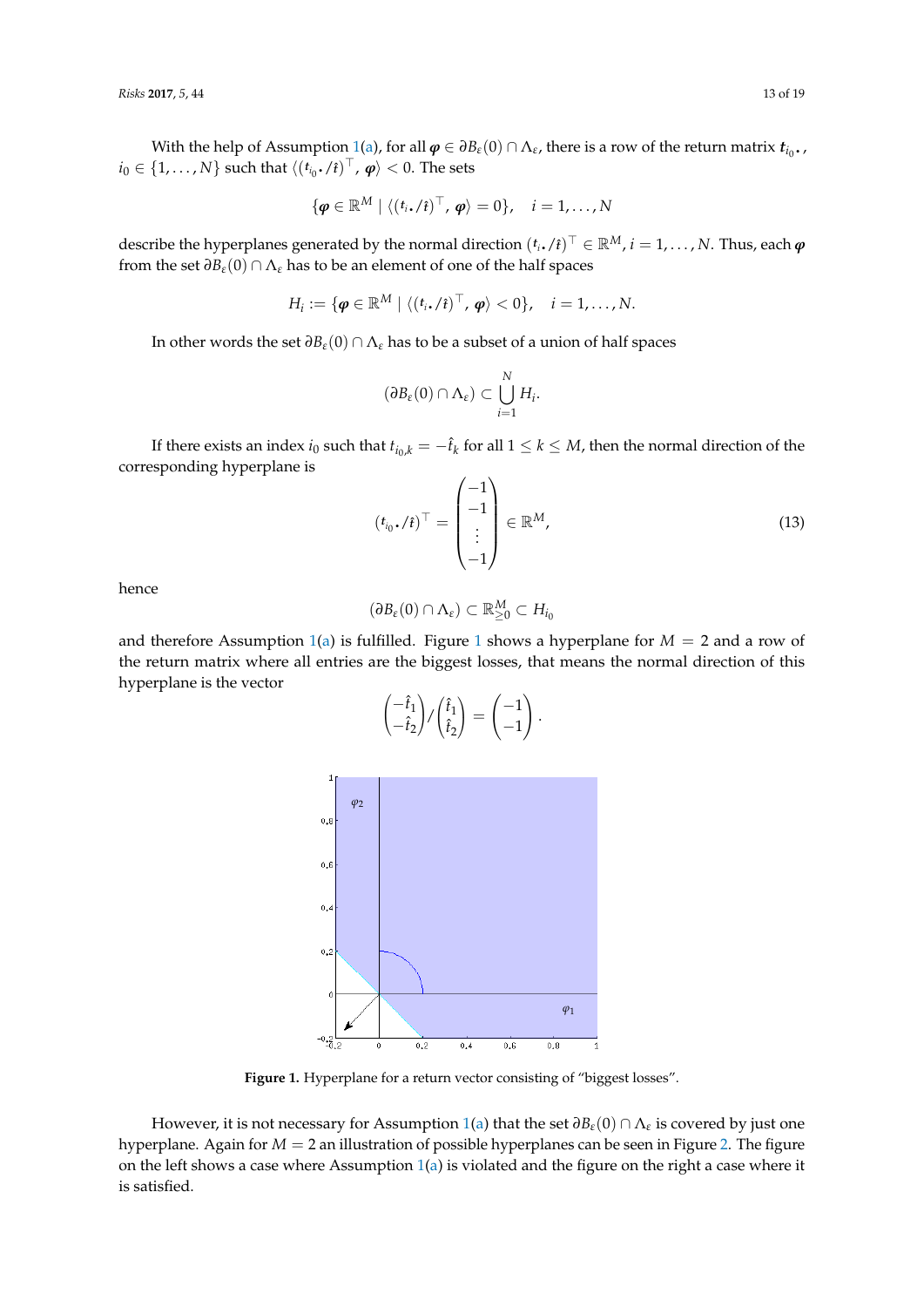<span id="page-13-0"></span>

**Figure 2.** Two hyperplanes and the set *∂Bε*(0) ∩ Λ*<sup>ε</sup>* .

**Remark 2.** *Following our arguments concerning the example in* [\(12\)](#page-10-1) *the question arises whether or not a trading system where biggest losses are realized simultaneously always implies insufficient diversification. In* [\(12\)](#page-10-1) *this seems to be the case, but is this true in general? One way diversification is often measured in the literature is volatility or variance/standard deviation of the portfolio returns. In terms of modern portfolio theory where portfolios are searched for which either*

*minimize risk for a given chance/utility level or maximize chance/utility for a given risk level,*

*the volatility stands for the risk part. Transferring this setup for a trade–off between risk and utility to the TWR "utility function" would result in an optimization problem like*

<span id="page-13-1"></span>
$$
\begin{array}{ll}\n\text{maximize} & \text{TWR}_N^{1/N}(\boldsymbol{\varphi}) \\
\text{subject to} & r(\boldsymbol{\varphi}) := \boldsymbol{\varphi}^T \boldsymbol{\Sigma} \boldsymbol{\varphi} \leq c,\n\end{array} \tag{14}
$$

*where*  $c \geq 0$  *is a constant restricting the risk (or volatility) level and*  $\Sigma \in \mathbb{R}^{M \times M}$  *is a symmetric positive definite covariance matrix stemming from a trading game with trade returns as in* [\(2\)](#page-1-0)*. The optimization problem in* [\(14\)](#page-13-1) *is quite similar to the Markowitz portfolio optimization. The only difference is that the Markowitz utility function "expected portfolio return" is exchanged by the concave function*  $\text{TWR}_N^{1/N}$ *.* 

*Since ϕ opt*  $N$ <sup>*opt*</sup> *of Theorem [2](#page-8-1) solves* [\(10\)](#page-8-0) *it is clear that*  $\bm{\varphi} = \bm{\varphi}_N^{opt}$  *will solve* [\(14\)](#page-13-1) *for all*  $c \geq r(\bm{\varphi}_N^{opt})$  $_N^{\nu\mu}$ ). On the *other hand, for*  $c \in [0, r(\boldsymbol{\varphi}_N^{opt}$ *N* )) *solutions of* [\(14\)](#page-13-1) *will also be "efficient" in this utility/risk setting. However, the volatility decreases as*  $c \searrow 0$  *and therefore diversification certainly increases. As a matter of fact, among all efficient portfolios, ϕ opt N has the highest volatility and thus the worst diversification. In that sense diversification*  $of$   $\boldsymbol{\varphi}_N^{opt}$  $N<sup>opt</sup>$  is not to be expected.

For the next example we fix the return matrix *T* as

<span id="page-13-2"></span>
$$
T := \frac{1}{5} \begin{pmatrix} -3 & 3 \\ 9 & 12 \\ 6 & -3 \\ -6 & 3/2 \\ 3 & -15/2 \end{pmatrix},
$$
(15)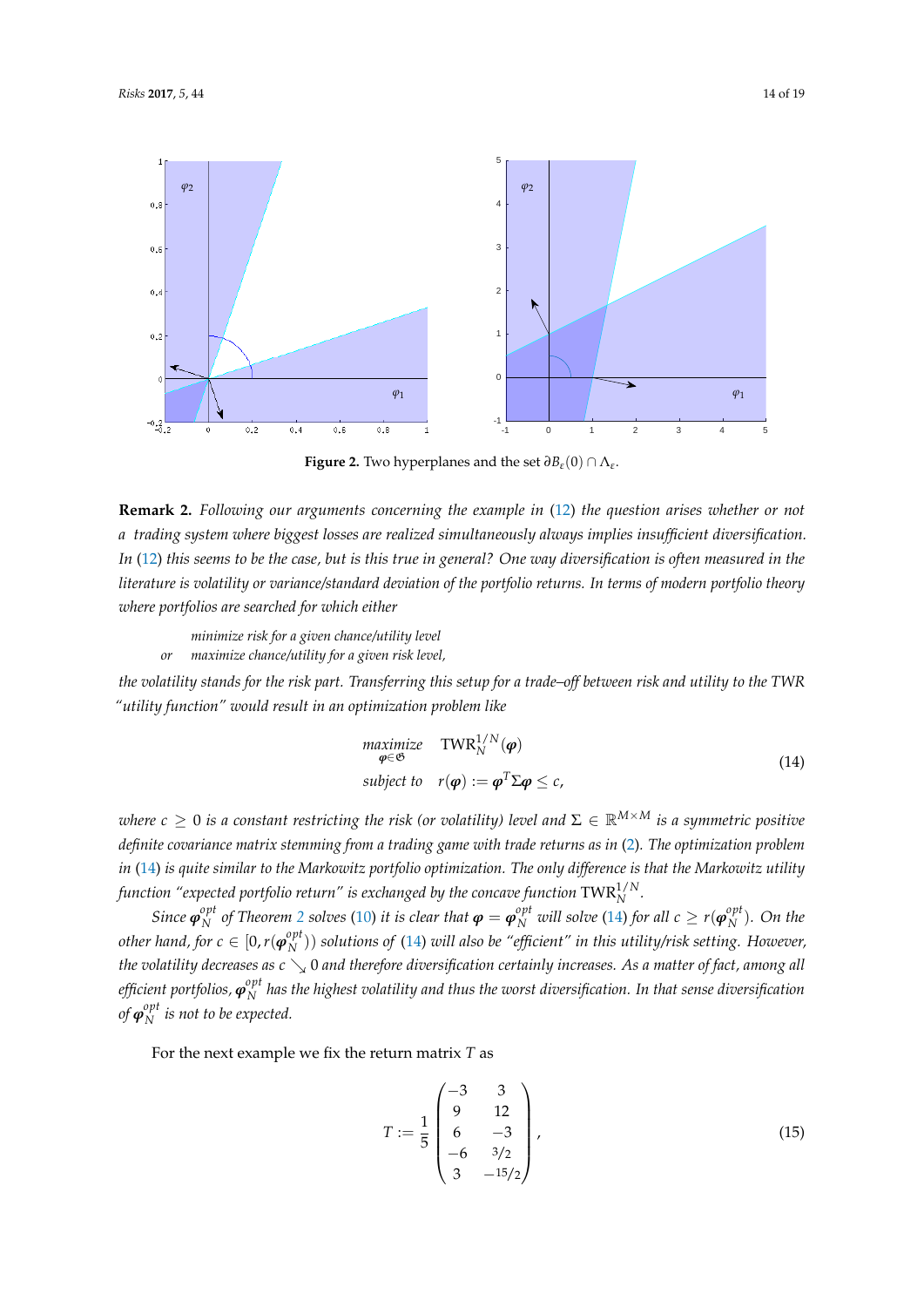with  $N = 5$  and  $M = 2$ . Thus, the biggest losses of the two systems are

$$
\hat{t}_1 = \frac{6}{5}
$$
 and  $\hat{t}_2 = \frac{3}{2}$ .

To determine the set of admissible investments (and to check Assumption [1\)](#page-4-1) we examine the vectors  $(t_i \cdot / \hat{t})$  for  $i = 1, \ldots, 5$ 

<span id="page-14-2"></span>
$$
A := \begin{pmatrix} -1/2 & 2/5 \\ 3/2 & 8/5 \\ 1 & -2/5 \\ -1 & 1/5 \\ 1/2 & -1 \end{pmatrix}
$$
 (16)

and solve the linear equations

<span id="page-14-1"></span>
$$
\langle (t_i, t)^{\top}, \boldsymbol{\varphi} \rangle = -1, \quad i = 1, \dots, 5. \tag{17}
$$

<span id="page-14-0"></span>The solutions for  $i = 1, \ldots, 5$  are shown in Figure [3.](#page-14-0)



Each solution corresponds to a "cyan" line. The area where the inequality  $\langle (t_i, f)^\top, \varphi \rangle \ge -1$ holds for some  $i \in \{1, \ldots, 5\}$  is shaded in "light blue". The set where the inequalities hold for all  $i = 1, \ldots, 5$  is the section where all shaded areas overlap, thus the "dark blue" section. Therefore the set of admissible investments is given by

$$
\mathfrak{G} = \{ \boldsymbol{\varphi} \in \mathbb{R}_{\geq 0}^2 \mid \langle (t_i, f_i)^\top, \boldsymbol{\varphi} \rangle \geq -1, \forall 1 \leq i \leq 5 \}
$$
  
=  $\{ \boldsymbol{\varphi} \in \mathbb{R}_{\geq 0}^2 \mid \varphi_2 \leq 1 + \frac{1}{2} \varphi_1 \text{ and } \varphi_1 \leq 1 + \frac{1}{5} \varphi_2 \},$ 

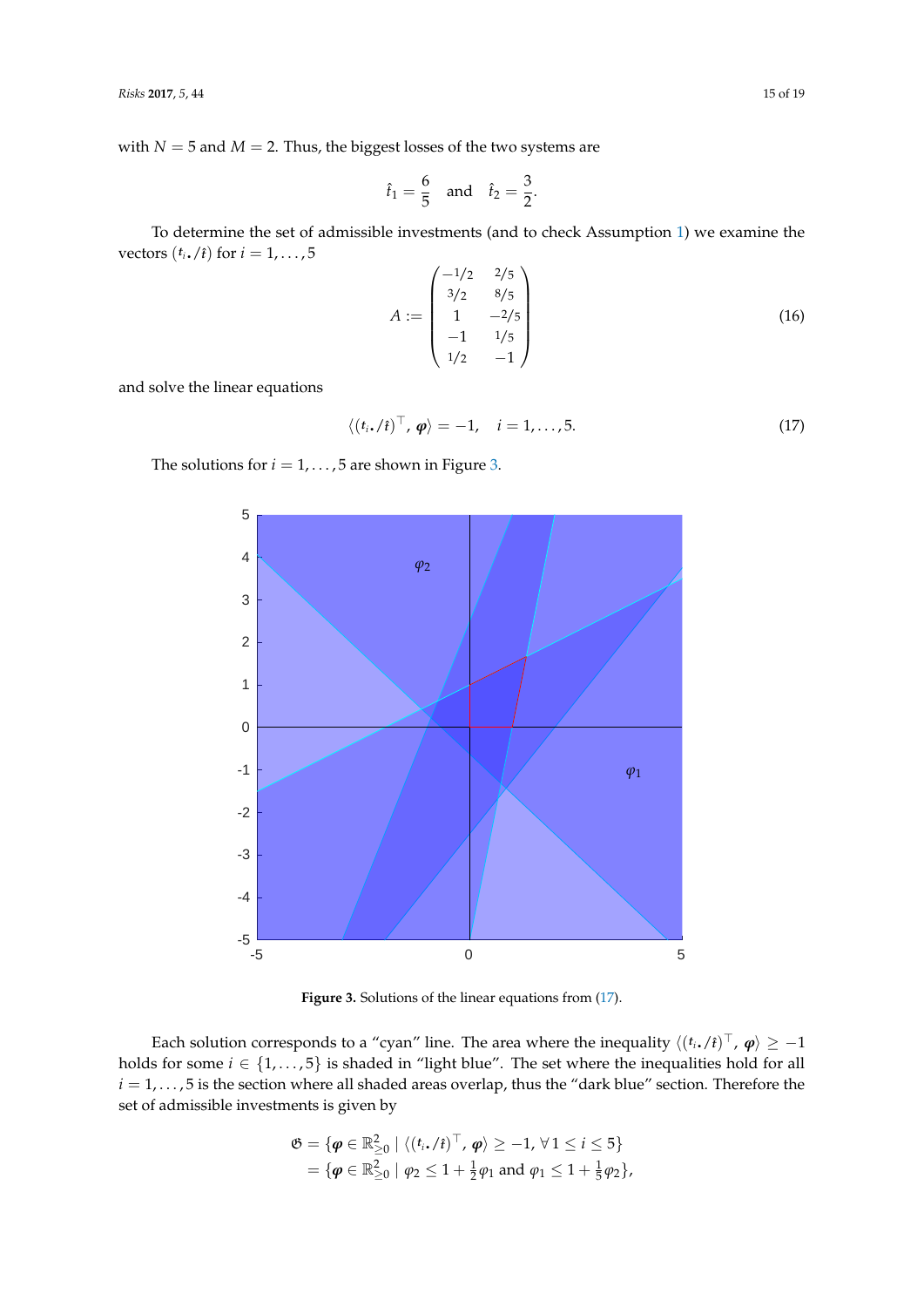with

$$
\mathfrak{R} = \{ \boldsymbol{\varphi} \in \mathfrak{G} \mid \exists 1 \leq i_0 \leq 5 \text{ s.t. } \langle (t_i, \ell_i)^\top, \boldsymbol{\varphi} \rangle = -1 \} = \{ \boldsymbol{\varphi} \in \mathbb{R}^2_{\geq 0} \mid \varphi_2 = 1 + \frac{1}{2} \varphi_1 \text{ or } \varphi_1 = 1 + \frac{1}{5} \varphi_2 \}.
$$

Assumption [1](#page-4-1) is fulfilled, since

(a) the half spaces for rows 4 and 5 of the return matrix cover the whole set  $\mathbb{R}^2_{\geq 0}$  (cf. Figure [2b](#page-13-0)),

(b) 
$$
\frac{1}{5} \sum_{i=1}^{5} t_{i,1} = \frac{9}{5} > 0
$$
 and  $\frac{1}{5} \sum_{i=1}^{5} t_{i,2} = \frac{6}{5} > 0$  and

(c) obviously, the columns of the return matrix are linearly independent.

A plot of the Terminal Wealth Relative for the return matrix *T* from [\(15\)](#page-13-2) can be seen in Figures [4](#page-15-0) and [5](#page-16-0) with a maximum at

<span id="page-15-0"></span>TWR<sub>5</sub>(
$$
\varphi_1
$$
) $\varphi_2$ )  
\n1  
\n0.5  
\n0.5  
\n0.5  
\n1  
\n0.5  
\n1.5  
\n1.5

<span id="page-15-1"></span>
$$
\boldsymbol{\varphi}_5^{opt} \approx \begin{pmatrix} 0.4109 \\ 0.3425 \end{pmatrix} . \tag{18}
$$

**Figure 4.** The Terminal Wealth Relative for *T* from [\(15\)](#page-13-2).

Therefore the maximum is clearly attained in the interior  $\mathring{\mathfrak{G}}$ .

The following example will show that the unique maximum  $\pmb{\varphi}_N^{opt}$  $N \atop N$  of Theorem [2](#page-8-1) can indeed be attained on  $\partial\mathfrak{G}$ , i.e., the case discussed in Corollary [1.](#page-9-2) For that we add a third investment system to our last example [\(16\)](#page-14-2) with the new returns

$$
t_{1,3}, t_{2,3}, t_{3,3} = 1
$$
 and  $t_{4,3}, t_{5,3} = -1$  (hence  $\hat{t}_3 = 1$ )

such that the vectors  $(t_i \cdot / i)$ ,  $i = 1, \ldots, 5$ , form the matrix

<span id="page-15-2"></span>
$$
\tilde{A} := (a_{i,k})_{\substack{i=1,\dots,5 \\ k=1,\dots,3}} = \begin{pmatrix} -1/2 & 2/5 & 1 \\ 3/2 & 8/5 & 1 \\ 1 & -2/5 & 1 \\ -1 & 1/5 & -1 \\ 1/2 & -1 & -1 \end{pmatrix} \in \mathbb{R}^{5 \times 3}.
$$
 (19)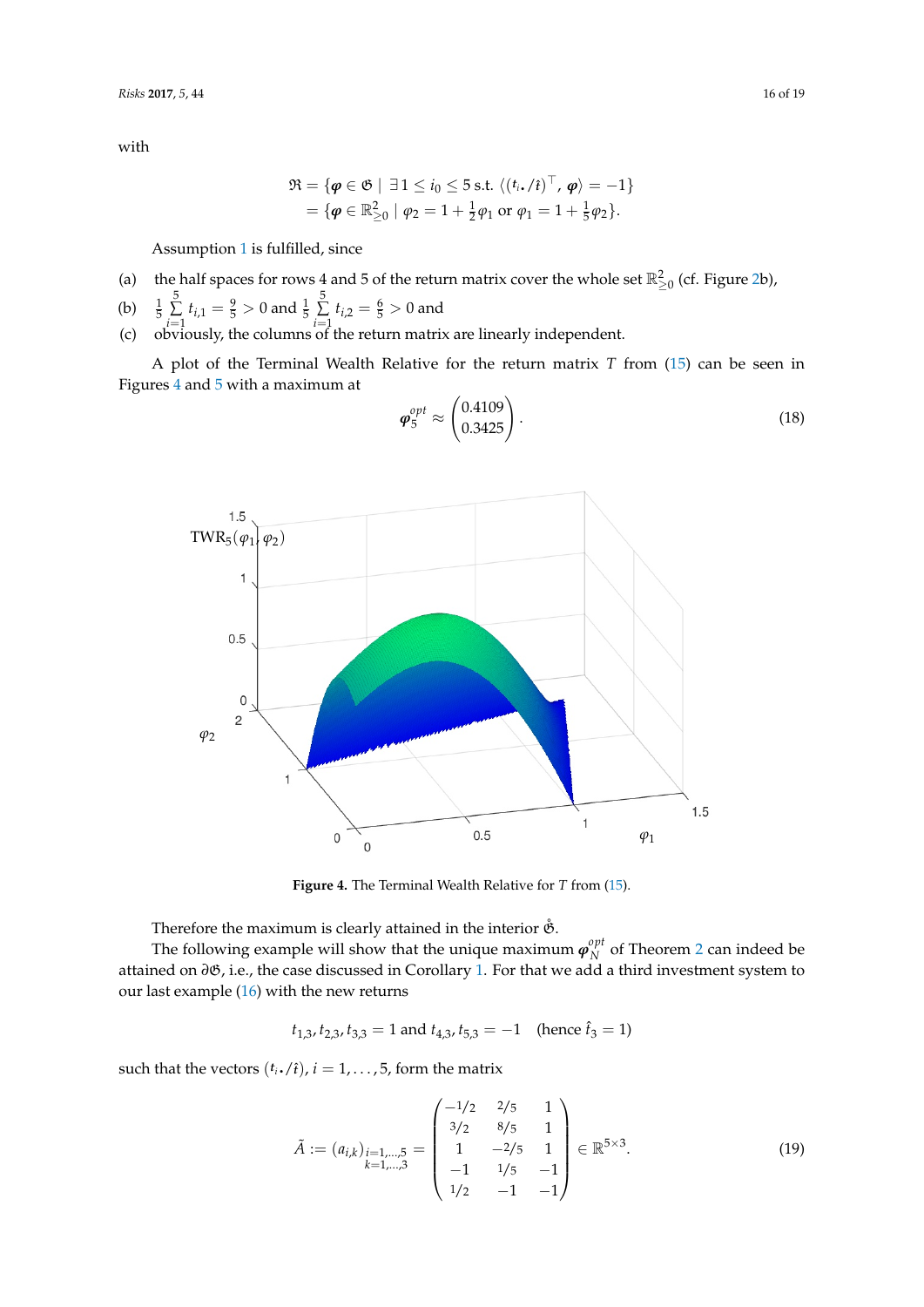<span id="page-16-0"></span>

**Figure 5.** The Terminal Wealth Relative from Figure [4,](#page-15-0) view from above.

This set of trading systems fulfills Assumption [1](#page-4-1)[\(b\)](#page-4-4) since *N*=5 ∑  $\sum_{i=1}$   $t_{i,3} = 1 > 0.$ 

Assumption  $1(c)$  $1(c)$  is satisfied as well, because the three columns of  $\tilde{A}$  are linearly independent. For Assumption  $1(a)$  $1(a)$  we have to show that

<span id="page-16-1"></span>
$$
\forall \boldsymbol{\varphi} \in \partial B_{\varepsilon}(0) \cap \Lambda_{\varepsilon} \exists i_0 = i_0(\boldsymbol{\varphi}), \text{ with } \langle (t_{i_0}.f)^\top, \boldsymbol{\varphi} \rangle < 0 \tag{20}
$$

holds. If not, we would have an investment vector

$$
\hat{\boldsymbol{\varphi}} = \left(\hat{\varphi}_1, \hat{\varphi}_2, \hat{f}\right) \in \partial B_{\varepsilon}(0) \cap \Lambda_{\varepsilon},
$$

such that [\(20\)](#page-16-1) is not true for all rows of the matrix  $\tilde{A}$ . In particular if we look at lines 4 and 5

$$
-\hat{\varphi}_1 + \frac{1}{5}\hat{\varphi}_2 - \hat{f} \ge 0
$$
  

$$
\frac{1}{2}\hat{\varphi}_1 - \hat{\varphi}_2 - \hat{f} \ge 0,
$$

the sum of both inequalities still has to be true

$$
-\frac{1}{2}\hat{\varphi}_1 - \frac{4}{5}\hat{\varphi}_2 - 2\hat{f} \ge 0,
$$

which is a contradiction to  $\hat{\boldsymbol{\varphi}}$  being an element of  $\partial B_{\varepsilon}(0) \cap \Lambda_{\varepsilon} \subset \mathbb{R}^3_{\geq 0}$ .

Now we examine the following vector of investments

$$
\boldsymbol{\varphi}^* = \begin{pmatrix} \varphi_1^* \\ \varphi_2^* \\ f^* \end{pmatrix} := \begin{pmatrix} \varphi_1^* \\ \varphi_2^* \\ 0 \end{pmatrix}
$$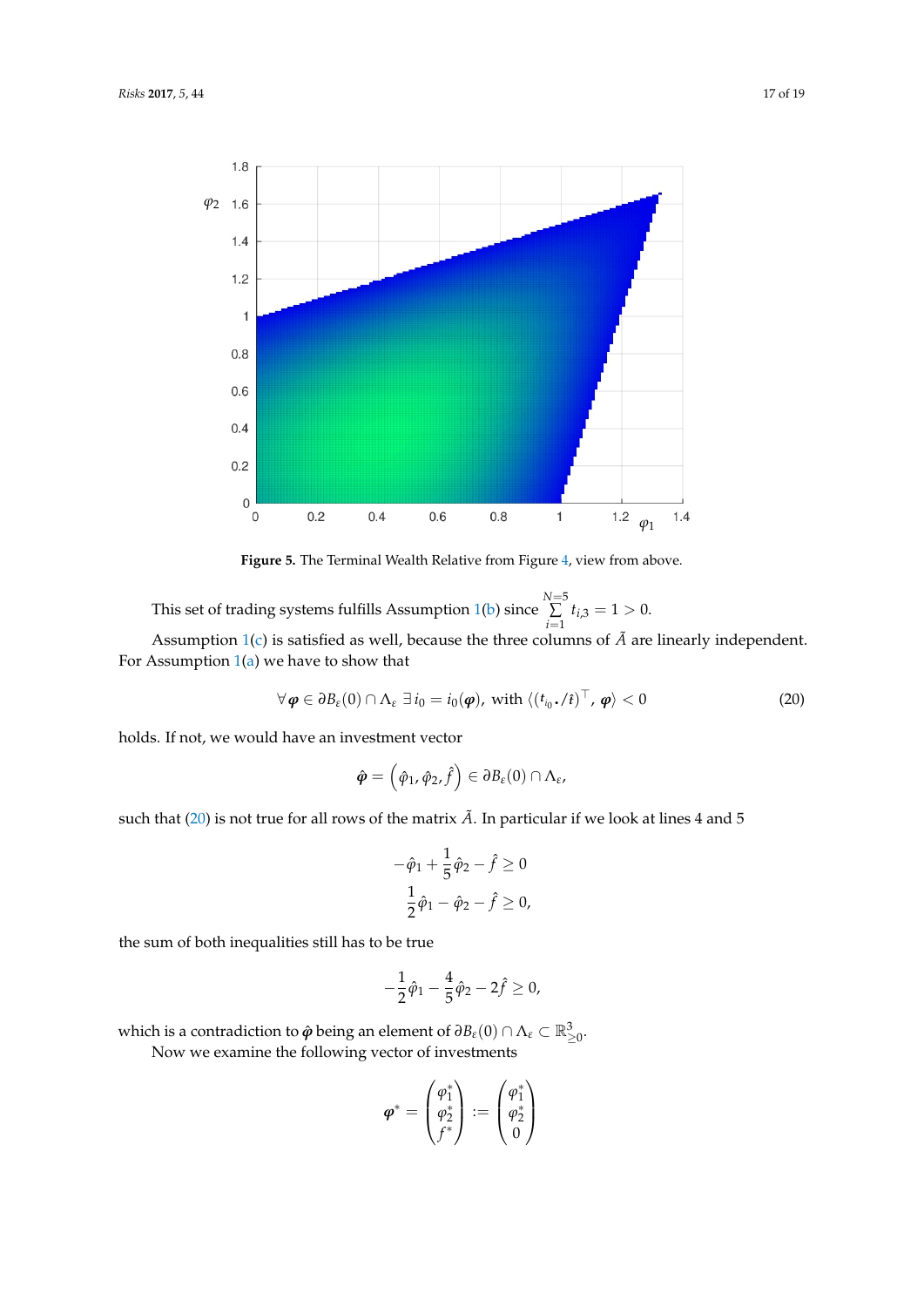with  $(\varphi_1^*, \varphi_2^*)^\top \approx (0.4109, 0.3425)^\top$  the unique maximum of the optimization problem of the reduced set of trading systems from the last example (cf.  $(18)$ ).

The first derivative of the Terminal Wealth Relative in the direction of the third component at *ϕ*<sup>∗</sup> is given by

$$
\frac{\partial}{\partial f} \text{TWR}_5(\boldsymbol{\varphi}^*) = \underbrace{\text{TWR}_5(\boldsymbol{\varphi}^*)}_{>0} \cdot \sum_{i=1}^{N=5} \frac{a_{i,3}}{1 + \langle (t_i, f_i)^\top, \boldsymbol{\varphi}^* \rangle} \approx -0.359 < 0
$$

Moreover with *ϕ*<sup>∗</sup> being the optimal solution of the last example in two variables we have

$$
\frac{\partial}{\partial \varphi_1}\, \text{TWR}_5(\varphi_1^*, \varphi_2^*, 0) = 0 = \frac{\partial}{\partial \varphi_2}\, \text{TWR}_5(\varphi_1^*, \varphi_2^*, 0)
$$

and

$$
\frac{\partial^2}{\partial \varphi_i^2} \text{TWR}_5(\varphi_1^*, \varphi_2^*, 0) < 0, \quad i = 1, 2.
$$

Thus, *ϕ*<sup>∗</sup> is indeed a local maximal point on the boundary of G for TWR<sup>5</sup> with the three trading systems in [\(19\)](#page-15-2). Corollary [1](#page-9-2) yields the uniqueness of this maximal solution for

$$
\underset{\boldsymbol{\phi} \in \mathfrak{G}}{\text{maximize}} \quad \text{TWR}_5(\boldsymbol{\phi}).
$$

#### **5. Conclusions**

With our main theorems, Theorem [2](#page-8-1) and Corollary [1,](#page-9-2) we were able give a complete existence and uniqueness theory for the optimization problem [\(8\)](#page-4-0) of a multivariate Terminal Wealth Relative under reasonable assumptions. Furthermore, due to the convexity of the domain  $\mathfrak{G}$  (Lemma [1\)](#page-3-1), the concavity of  $[\text{TWR}(\cdot)]^{1/N}$  (see Lemma [5\)](#page-6-0) and the uniqueness of the "optimal  $f$ " solution, it is always guaranteed that simple numerical methods like steepest ascent will find the maximum.

**Author Contributions:** The two authors contribute equally to this paper.

**Conflicts of Interest:** The authors declare no conflict of interest.

### **References**

- <span id="page-17-7"></span>Hermes, Andreas. 2016. A Mathematical Approach to Fractional Trading. Ph.D. thesis. RWTH Aachen University, Aachen, North Rhine-Westphalia, Germany.
- <span id="page-17-1"></span>Kelly, John L., Jr. 1956. A new interpretation of information rate. *Bell System Technical Journal* 35: 917–26.
- <span id="page-17-9"></span>De Prado, Marcos Lopez, Ralph Vince, and Qiji Jim Zhu. 2013. Optimal Risk Budgeting Under a Finite Investment Horizon. Available online: [https://papers.ssrn.com/sol3/papers.cfm?abstract\\_id=2364092](https://papers.ssrn.com/sol3/papers.cfm?abstract_id=2364092) (accessed on 1 January 2013).
- <span id="page-17-6"></span>Maier-Paape, Stanislaus. 2013. *Existence Theorems for Optimal Fractional Trading*. Aachen: Institute for Mathematics, RWTH Aachen, report no. 67.
- <span id="page-17-8"></span>Maier-Paape, Stanislaus. 2015. Optimal *f* and diversification. *International Federation of Technical Analysis Journal* 15: 4–7.

<span id="page-17-4"></span>Maier-Paape, Stanislaus. 2016. Risk averse fractional trading using the current drawdown. arXiv:1612.02985.

<span id="page-17-2"></span><span id="page-17-0"></span>Markowitz, Harry M. 1991. *Portfolio Selection*. München: FinanzBuch Verlag.

- Vince, Ralph. 1990. *Portfolio Management Formulas: Mathematical Trading Methods for the Futures, Options, and Stock Markets*. Hoboken: John Wiley & Sons, Inc.
- <span id="page-17-3"></span>Vince, Ralph. 1992. *The Mathematics of Money Management, Risk Analysis Techniques for Traders*. Hoboken: John Wiley & Sons, Inc.
- <span id="page-17-5"></span>Vince, Ralph. 2009. *The Leverage Space Trading Model: Reconciling Portfolio Management Strategies and Economic Theory*. Hoboken: Wiley Trading.